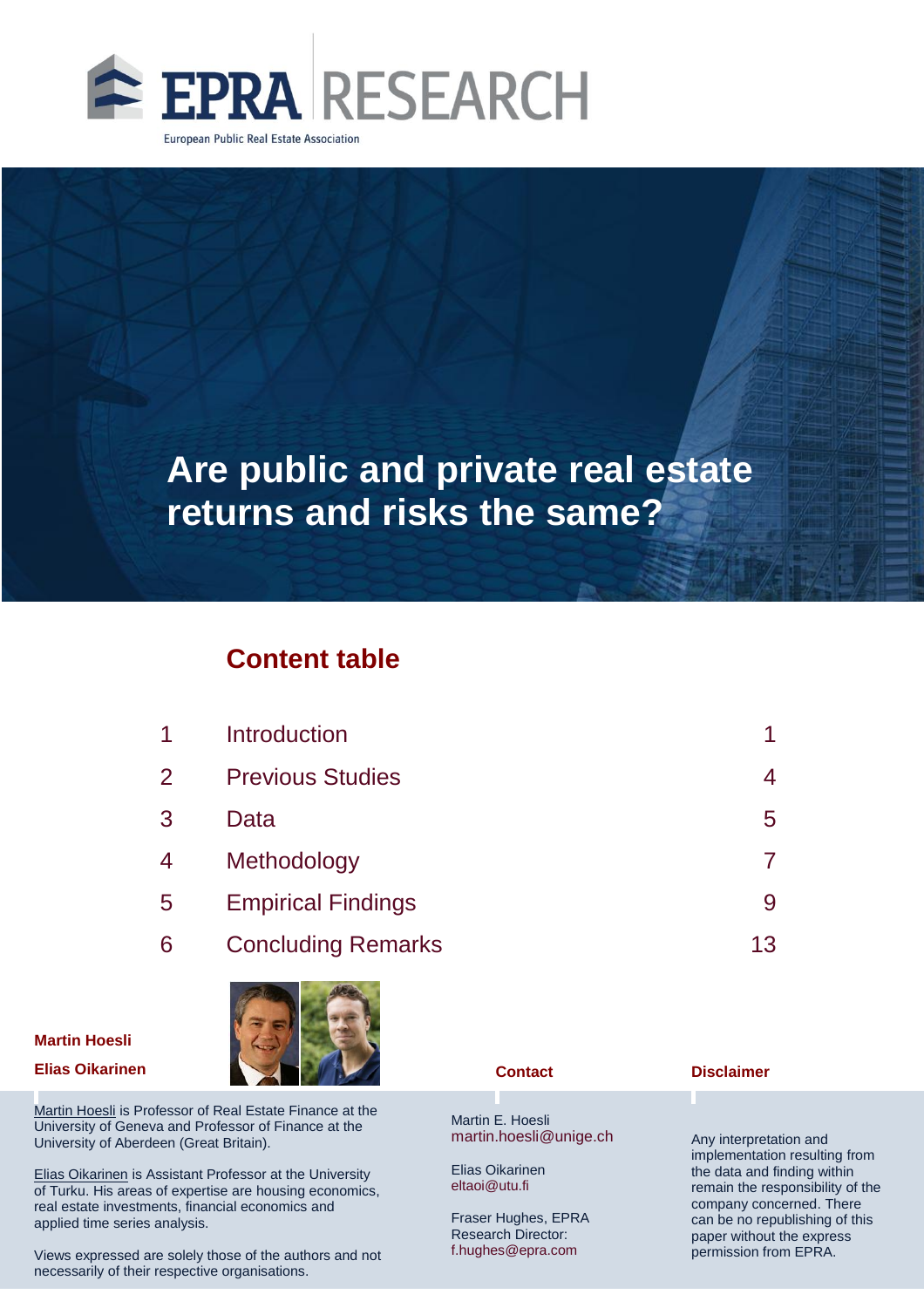

## **Are public and private real estate returns and risks the same?**

#### *Abstract*

This article aims to investigate the similarity of public and private real estate returns and risks over the relatively long horizon using data for the US and the UK. The results show evidence of a one-to-one relationship between publicly traded REIT performance and privately traded direct real estate investment performance in three out of four US real estate sectors and one out of two UK sectors included in the analysis. The return volatilities generally do not differ significantly between the REIT and direct real estate markets regardless of sector and investment horizon. The findings have important practical implications. First, they indicate that public and private real estate investments can be considered to work as good substitutes in an investment portfolio with several years investment horizon. Second, they suggest that REIT related ETFs and derivatives could be used to hedge risks caused by investors' direct real estate holdings or by lending institutions' mortgage lending inventory.

#### **Introduction**

 $\overline{a}$ 

Publicly traded securities represent indirect claims on lumpy privately traded assets such as factories and equipment or real estate.<sup>1</sup> Therefore, it can be expected that the returns and risks of privately traded direct investments and of securities that are based on similar direct assets are alike, at least after catering for the effects of leverage and managements costs – after all, the security cash flows are generated from the underlying direct assets. Nevertheless, due to factors such as higher liquidity and lower transaction costs of the securitised assets traded in public market places, the returns on securities may notably deviate from those on private assets.<sup>2</sup> In particular, a lower liquidity premium and smaller transaction costs could induce a lower required (and therefore also expected) return on securitized assets. Also the diversification benefits offered by securities vs. direct assets can differ, at least in the relatively short term, possibly affecting the required rates of return. Therefore, it is essentially an empirical question to study if the trading 'platform' influences the asset returns and return volatilities.

For investors and financial institutions, the question of whether publicly traded securitized assets provide similar overall returns and return volatilities as privately traded direct investments is of great importance due to its hedging and portfolio allocation implications. The equivalence of public and private asset returns and return volatilities would indicate that public and private assets work as substitutes in an investment portfolio. A close connection between the returns would also suggest that investors, banks and other financial institutions having a real estate exposure by either holding private real estate assets directly or through their outstanding mortgage lending inventory can use public real estate related derivatives to hedge the risk exposure arising from private real estate portfolios. Importantly, this could help banks to survive better through the periods of economic distress and drastically decreasing real estate prices.

Unfortunately, empirical examination of the question is usually not possible, since there are no reliable time series data on the typical underlying assets. However, the 'duality' of the real estate markets offers an opportunity to test whether securitized asset returns reflect the performance of underlying private assets: relatively reliable data are available both for securitized and direct real estate performance.

<sup>&</sup>lt;sup>1</sup> In this article, 'public' and 'securitized' investments are used as synonyms, both referring to securities traded in public market places. 'Private' and 'direct' investments, in turn, both refer to the underlying privately traded direct assets.

<sup>2</sup> The influence of managers' capability on fund performance and the economies of scale provided by large Real Estate Investment Trusts (REITs) are sometimes given as potential factors inducing higher returns for real estate securities than for private real estate. The assertion that these factors could lead to greater expected security returns is at odds with the efficient market hypothesis: any expected managers' or economies of scale influence on security cash flows should be reflected in the prevailing asset prices, while the expected return-risk relationship should not be increased. Indeed, if managers' capability lessens the risks, the expected (required) return should accordingly be smaller.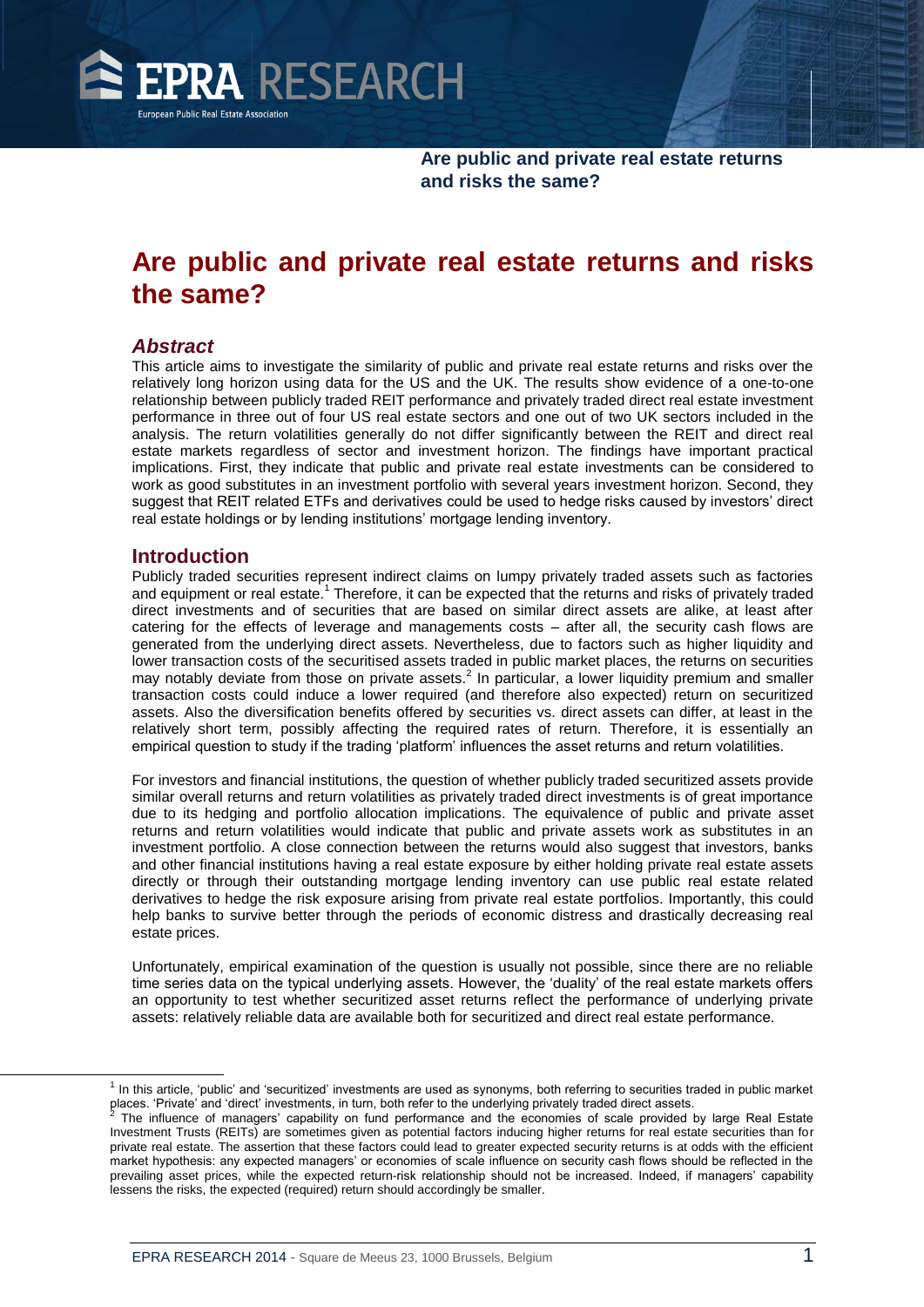

Much empirical evidence shows that the short-run comovement between securitised and direct real estate returns is quite low, whereas the returns on securitized and direct real estate investments are tightly linked in the long run (*Goetzmann and Ibbotson, 1990; Ross and Zisler, 1991; Gyourko and Keim, 1992; Barkham and Geltner, 1995; Mueller and Mueller, 2003; Brounen and Eichholtz, 2003; Hoesli and Serrano, 2007; MacKinnon and Al Zaman, 2009; Oikarinen, Hoesli and Serrano, 2011; Hoesli and Oikarinen, 2012; Yunus, Hansz and Kennedy, 2012*). Despite the vast literature on the relationship between securitised and direct real estate markets, research is still lacking on the question of whether the return and risk on securitised and direct real estate investments are of the same magnitude.

More research on the topic is needed, as it is generally not enough for an investor to know whether securitized and direct real estate provide similar diversification benefits in an investment portfolio: it is also of importance to have knowledge on whether the return magnitudes and volatilities are similar.

*Pagliari, Scherer and Monopoli (2005)*, and *Riddiough, Moriarty and Yeatman (2005)* provide pioneering examinations on the similarity of publicly traded Real Estate Investment Trust (REIT) and direct real estate market returns. Both these studies cater for the effects of leverage, property-type mix, and management fees, and the analyses are based on comparison of the mean returns on the assets. Using US data for 1980-1998, *Riddiough, Moriarty and Yeatman (2005)* report an investment performance gap of three percentage points in favour of REITs. Based on a slightly longer sample period (1981-2001) and F-test statistics, *Pagliari, Scherer and Monopoli (2005)* find that there is no statistically significant difference between the returns and variances of the two real estate markets.

The aim of this article is to add to the scarce literature on the correspondence of the returns for publicly traded securitized real estate and direct, or 'private', real estate investments. We propose an alternative method, i.e., cointegration analysis, to test for the equivalence of the returns over the long run. This method allows us to test formally and in a straightforward manner for a one-to-one relationship between REIT and direct real estate total return indices.

Cointegration analysis has several advantages over the simple F-test on means. For one, a one-to-one cointegrating relation between two series implies that there are tight economic forces keeping the series together in the long run and therefore an observed equivalence of the mean returns is not just a coincidence that is likely to vanish in the future, but is due to a real economic phenomenon, i.e. due to an equilibrium relation between the series. The words of Nobel laureate Clive W.J. Granger (1986) describe well such a cointegrating long-term relation between two series: "*At the least sophisticated level of the economic theory lies the belief that certain pairs of economic variables should not diverge from each other by too great an extent, at least in the long run. Thus, such variables may drift apart in the short run or according to seasonal factors, but if they continue to be too far apart in the long run, then economic forces, such as the market mechanism or government intervention, will begin to bring them together again*."

Given the well documented fact that public real estate returns co-move more with the general stock market returns than with the underlying real estate performance over the relatively short horizon (e.g. *Ling and Naranjo, 1999; Mueller and Mueller, 2003; Brounen and Eichholtz, 2003 Hoesli and Serrano, 2007*) but public and private real estate appear to provide similar diversification benefits in a multi-asset portfolio in the longer horizon (*Hoesli and Oikarinen, 2012*), it is reasonable to concentrate on long-term returns in our analysis. That is, it is at the several-year investment horizon that the public and private real estate investments can be considered as substitutes if the returns and return volatilities are similar. In addition, private market data complications may distort the short-term analysis, and those investors who consider investing in direct real estate typically have an investment horizon of several years.

Our analysis is based on US data for the period 1994-2011 and UK data for the period 1991-2011. Similar to *Pagliari, Scherer and Monopoli (2005)*, and *Riddiough, Moriarty and Yeatman (2005)*, we cater for leverage, property-type mix and management fees in the analysis. After adjusting the data for the aforementioned measurement effects, we first test for pairwise cointegration between the securitised and direct real estate total return indices separately for four sectors in the US (apartments, industrial, offices, and retail) and two sectors in the UK (offices and retail). If cointegration is found, we continue by testing for a one-to-one relationship between the total return indices. In case the one-to-one restriction cannot be rejected at the conventional significance levels, it can be concluded that REITs and direct real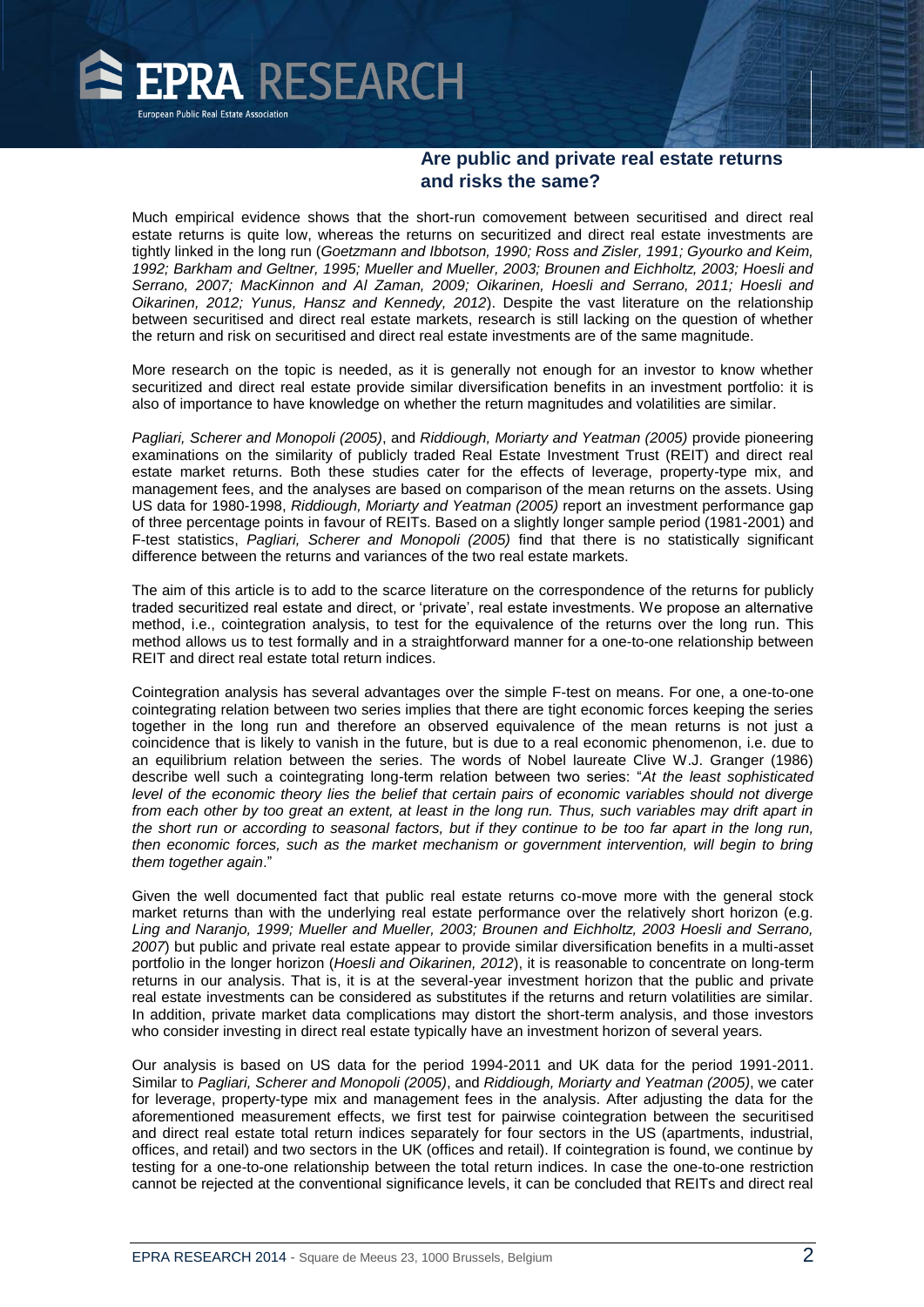

estate returns for the given property type do not differ statistically significantly from each other. We also examine the stability of the long-term relations during the sample period. This will, for instance, make it possible to gauge whether such relationship has been altered by the recent financial crisis.

Regarding the analysis of the similarity of risks, we follow the approach used by *Pagliari, Scherer and Monopoli (2005)*. The standard deviation of returns is used as the measure of risk, and we test for the similarity of volatilities in the two markets by the F-test. Moreover, we present graphs that illustrate the influence of the planned investment horizon on the riskiness of the assets and examine, at each horizon, whether the standard deviation differences between public and private markets are of significant magnitude.

In addition to the differences in the statistical methodology used to investigate the long-run return similarity, our analysis includes some other differences compared to extant studies on the theme. First, we use more recent data that include the recent Global Financial Crisis (GFC) period. Besides being able to investigate the impacts of the GFC on the relationship between private and public real estate performance, this is deemed desirable, since the 'new REIT era' or 'REIT boom' in the early 1990s may have significantly affected the linkages between private and public real estate (*Clayton and MacKinnon, 2001, 2003; Pagliari, Scherer and Monopoli, 2005; Oikarinen, Hoesli and Serrano, 2011*). Second, while *Pagliari, Scherer and Monopoli (2005)* and *Riddiough, Moriarty and Yeatman (2005)* construct a portfolio for direct real estate that matches the NAREIT sector composition, we use the readily available direct real estate and REIT sector level indices for the US. Third, we study the UK market in addition to the US market. Furthermore, we conduct a number of robustness checks for the results, since the assumed direct real estate portfolio management costs and the planned investment horizon (i.e., the employed data frequency) may affect the conclusions (*Campbell and Viceira, 2005*).

We find evidence of cointegration between the public and private markets in all four US sectors and in the UK retail sector. Cointegration cannot be detected in the UK office sector. In three US sectors and the UK retail sector the hypothesis of a one-to-one relation between the adjusted total return indices can be clearly accepted. The results indicate that in the US retail sector private market returns are somewhat greater than the REIT returns on average. The return volatilities generally do not differ significantly between REITs and direct real estate regardless of sector and time horizon.

We further show that while the cointegrating relations, including the one-to-one relations, are generally stable over time, notable deviations from these relations emerged during the GFC. Importantly, these deviations appear to have been only temporary, although the US apartment market is still far from equilibrium as of 2011Q4. The findings also are largely robust with respect to the assumed private market management fees.

Our findings indicate that securitized and direct real estate investments can be considered to work as good substitutes in an investment portfolio with several years investment horizon since, in addition to the close co-movement of the long-term returns across the public and private markets (shown in the previous literature already), the (unlevered) total return and return volatility they provide are similar over the long horizon. This does not necessarily hold for all the real estate sectors, however. Given the equivalence of returns and volatilities, and similar diversification benefits in the long term, REITs may be a better option than private real estate – at least in most sectors – for an investor for whom the market liquidity and transaction costs are of notable importance.

Furthermore, the close linkages between REIT and direct real estate returns suggests that REIT-related ETFs and derivatives offer opportunities to hedge risks brought about by direct real estate holdings. This is particularly important for banks and other financial institutions that are not actual real estate investors, but possess significant exposure to the private real estate market through their mortgage lending.

The next section reviews previous literature. In the third section, we describe the data used in the analysis, after which we delineate the research methodology. The empirical findings are discussed in section five, and a summary of the paper and concluding remarks a provided in a final section.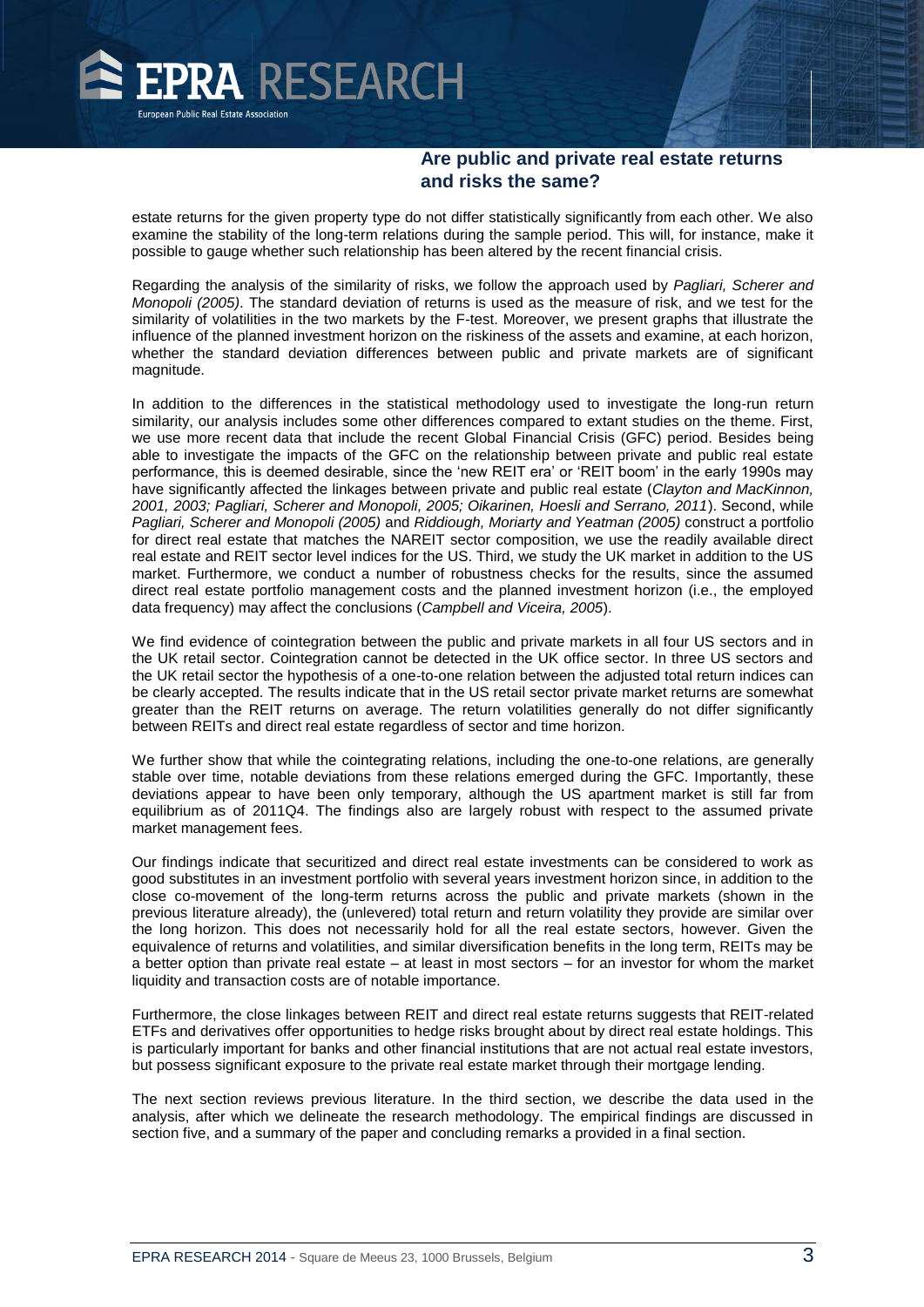

#### **Previous Studies**

*Geltner and Kluger (1998), Pagliari, Scherer and Monopoli (2005)*, and *Riddiough, Moriarty and Yeatman (2005)* are the three previous studies that are most closely related to ours. These studies are based on careful data modifications and comparisons of the mean returns for the assets.

*Geltner and Kluger (1998)* construct REIT-based 'pure-play' portfolios which replicate the performance of target real estate sectors using data for the US REIT and direct real estate markets (the National Council of Real Estate Investment Fiduciaries, NCREIF) performance. Catering for property type and the effects of leverage in REITs, their results indicate that REIT-based pure-play portfolio returns were greater than NCREIF returns during the 1987-1996 period, except for the industrial sector where NCREIF returns were greater. Also REIT-based volatilities were typically found to be higher.

*Pagliari, Scherer and Monopoli (2005)* use the National Association of Real Estate Investment Trusts (NAREIT) index for securitized real estate and the NCREIF index for private real estate to study the correspondence of public and private real estate returns in the US over the 1981-2001 period. In doing so, they control for three differences in the indices that could bias the results: property-type mix, leverage, and appraisal smoothing in the NCREIF index. Over the whole sample period, *Pagliari, Scherer and Monopoli (2005)* find a three percentage point difference between REIT (12.3%) and direct market (9.3%) returns. This difference is not statistically significant at the conventionally used significance levels, though. Moreover, the analysis shows that the annual direct market management fees would have to be as large as 250 basis points – a figure unlikely large to be true – for the return differences to be statistically significant at the five percent confidence level. Therefore, the authors conclude that the REIT and direct real estate returns do not differ from each other, in the statistical sense, over the long run.

*Pagliari, Scherer and Monopoli (2005)* also report evidence of a decline in the difference between the mean returns since the beginning of the 'new REIT era', i.e., after 1992. During 1993-2001, the reported mean return for REITs is 10.6%, while it is 10.0% for direct real estate. Furthermore, they report F-test statistics according to which the hypothesis of equivalent REIT and direct real estate return variances cannot be rejected.

*Riddiough, Moriarty and Yeatman (2005)* also use the NAREIT and NCREIF indices and account for the influence of property-type mix, leverage, and management fees in their analysis. In line with *Pagliari, Scherer and Monopoli (2005), Riddiough, Moriarty and Yeatman (2005)* report a three percentage point difference between REIT (10.4%) and direct real estate (7.4%) returns. They do not test for statistical significance of this difference, though. As stated by the authors, their finding may be due to an unrepresentative sample period (1980-1998). They mention the effects of the 1986 tax law changes and the liquidity problems in the direct commercial real estate market in the late 1980s and early 1990s as factors due to which the sample period might have been unrepresentative. Moreover, the 'new REIT era' may have substantially affected the linkages between private and public real estate. The new REIT era, or 'REIT boom', refers to the maturation process that took place in the US REIT market in the early 1990s (*Clayton and MacKinnon, 2001*). This process was enhanced by the Revenue Reconciliation Act of 1993 (*Crain, Cudd and Brown, 2000*). The maturation included an increase in the institutions' and analysts' interest towards the REIT market, thereby leading to more widely distributed and reliable information about REITs being available. *Clayton and MacKinnon (2001, 2003), Pagliari, Scherer and Monopoli (2005), and Oikarinen, Hoesli and Serrano (2011)* provide evidence of changes in the relationship between REITs and direct real estate after the early 1990s. Therefore, new examinations on the theme using more recent data are desirable.

Unlike literature on the similarity of returns for securitised and direct real estate assets, previous research on the dynamic linkages between the returns is vast. Generally, these studies indicate that publicly traded securitised real estate returns tend to lead returns in the direct real estate market (e.g. *Gyourko and Keim, 1992; Myer and Webb, 1993; Barkham and Geltner, 1995; Eichholtz and Hartzell, 1996; Geltner and Kluger, 1998; Seiler and Webb, 1999; Oikarinen, Hoesli and Serrano, 2011; Yavas*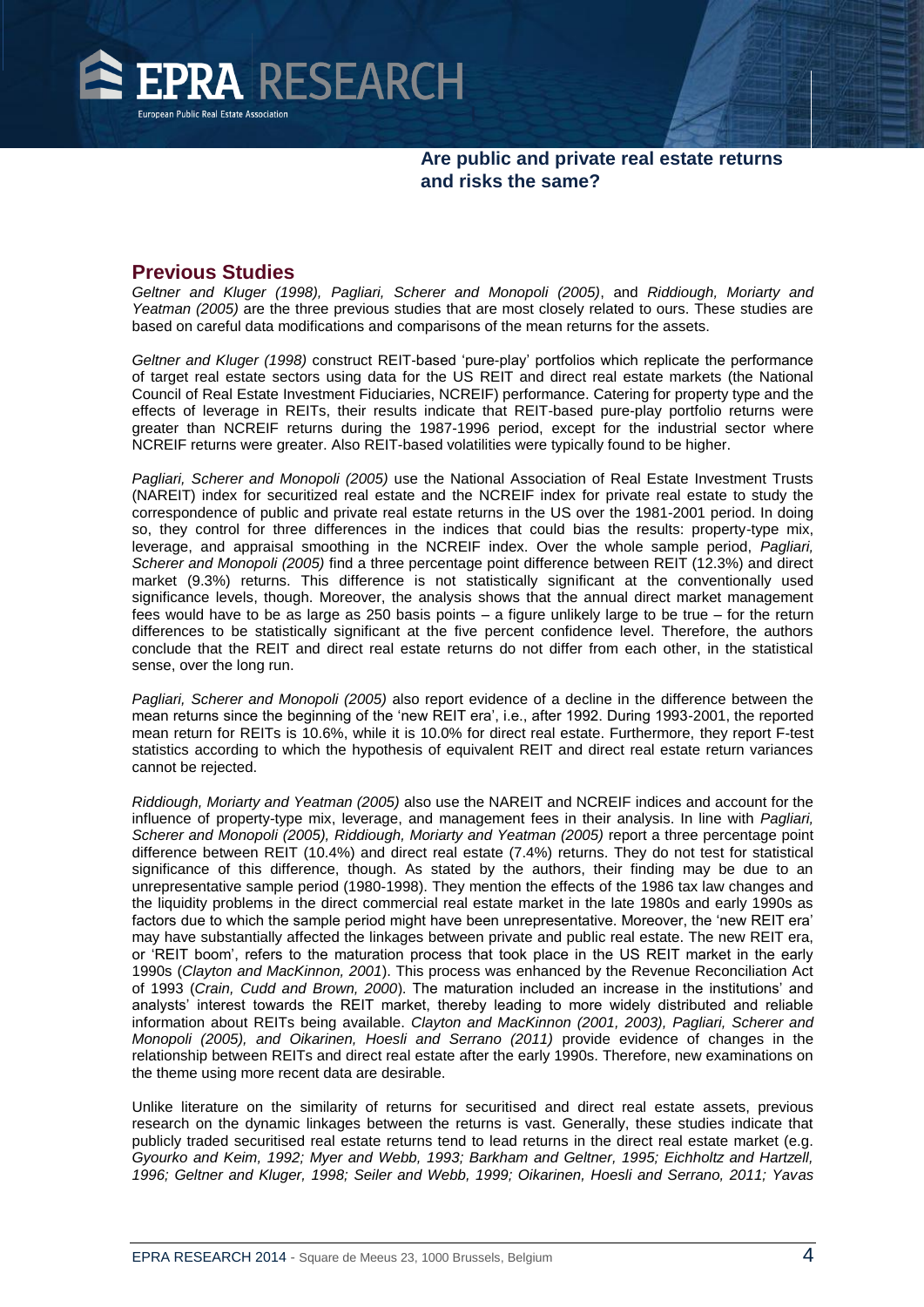

*and Yildirim, 2011; Yunus, Hansz and Kennedy, 2012*). Empirical research thus suggests that there is a price discovery mechanism between public and private real estate markets. It is a common view that this lead-lag relationship is due to the more rapid response of the securitised market to shocks in the fundamentals. Items such as the greater liquidity, larger number of market participants, lower transaction costs, and a centralised market place have been seen as factors behind the quicker adjustment of the securitized real estate assets.

Also pairwise cointegration tests have been applied in many studies to investigate the long-term dynamics between various assets and the substitutability of different assets with respect to diversification benefits and exposure to market fundamentals. Regarding cointegration analyses between securitised and underlying private assets, there appears to be previous empirical evidence concerning the real estate market only. This is likely due to the lack of reliable data on the underlying lumpy private assets returns.

In an early study, Ong (1995) does not find support for cointegration between securitised and direct real estate return indices in Singapore. More recently, *Oikarinen; Hoesli and Serrano (2011)*, *Boudry et al. (2012), Hoesli and Oikarinen (2012)*, and *Yunus, Hansz and Kennedy (2012)* report evidence of cointegration between REIT and direct real estate markets in several countries.<sup>3</sup> These analyses generally suggest that only direct real estate returns are predictable by deviations from the cointegrating relations. Most of these studies do not control for the leverage or property type issues, and none of them consider the influence of management costs. Moreover, while *Hoesli and Oikarinen (2012)* derive impulse responses and variance decompositions from Vector Error-Correction Models to study the dynamics – finding that the public and private market reactions to economic shocks are generally of similar magnitude over the three to four year horizon – none of the studies formally test for the equivalence of the long-run returns.

Further analysis on the long-run cointegrating relations between private and public markets is necessary to examine whether the mean returns are similar over the long term. In particular, the inability to reject a one-to-one restriction on a cointegrating vector between the two total return indices would imply that the returns are similar in the long run. The aim of our study is to contribute to filling the gap in the research on the topic. We contribute to the literature by testing for the validity of one-to-one restrictions in cointegrating relations using recent data that attempt to control for the property-type mix, leverage, and management fee complications. For the US, we also use transaction-based indices that do not exhibit appraisal-smoothing bias and thus do not need to be de-smoothed using an arbitrary de-smoothing parameter as in the previous empirical studies on the theme. Furthermore, we conduct tests on the similarity of return volatilities, and provide several robustness checks.

#### **Data**

 $\overline{a}$ 

For the US, we include four real estate sectors (apartments, offices, industrial, and retail) and for the UK two sectors (offices and retail) in the analysis. For securitised real estate, the FTSE/NAREIT Equity REIT sector level indices are used for the US In the UK case, we have constructed the REIT indices from the company level price, dividend and market cap data provided by EPRA.<sup>4</sup> While the sector level direct real estate indices for the US are transaction-based NCREIF (TBI) indices that do not exhibit appraisal smoothing, the IPD appraisal-based indices are used for the UK. The sample period is 1994Q1-2011Q4 for the US and 1991Q1-2011Q4 for the UK, and all real estate indices employed in the analysis are total return indices. The data frequency is constrained by the direct market data.

The use of sector level indices enables us to control for index compositional differences. This is important given that the overall direct and securitised real estate indices typically differ notably with respect to the property-type mixes and because the return dynamics and performance between various real estate sectors may substantially vary (*Wheaton, 1999; Yavas and Yildirim, 2011; Hoesli and Oikarinen, 2012*).

 $3$  These analyses are in line with the theoretical model developed by Carlson, Titman, and Tiu (2010) in which public and private real estate markets move together in the long run, but can diverge in the short run.<br><sup>4</sup> The eleccification of companies by preparty time as of 2006 was used to construct the or

The classification of companies by property type as of 2006 was used to construct the sector indices for the period from 1991 to 2005.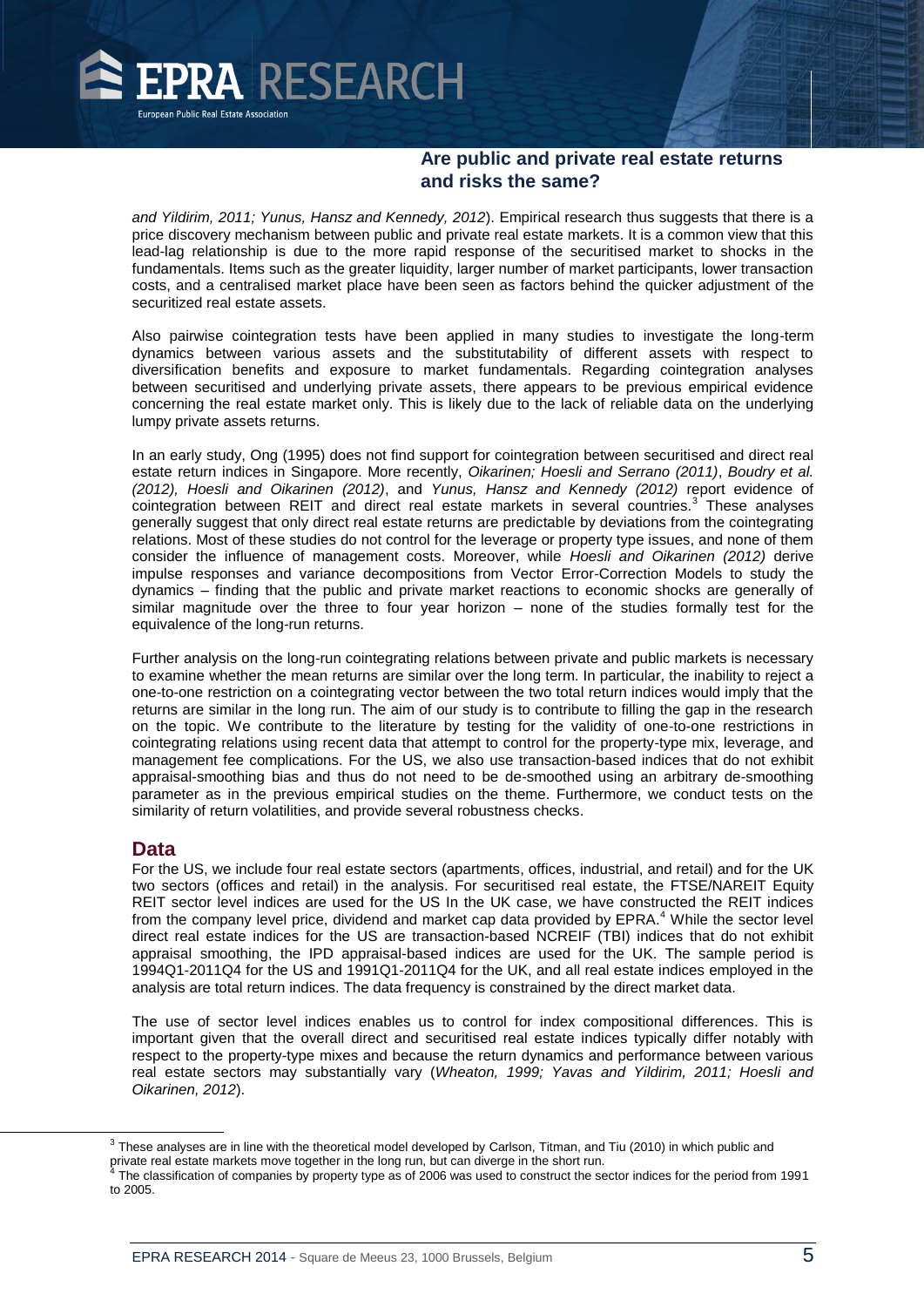

While the REIT returns are net of portfolio-level management fees, such fees are not deducted from TBI returns. Therefore, to make the returns comparable, we need to deduct portfolio-level management costs from the TBI and IPD data. According to *Riddiough, Moriarty and Yeatman (2005)*, these fees range between 50 and 120 basis points (bps) per year. We follow *Riddiough, Moriarty and Yeatman (2005)* and use an annual 80 bps assumption, i.e., deduct 0.2% from the quarterly TBI returns, in our baseline computations. We also conduct robustness checks using the 50 bps and 120 bps assumptions. Moreover, while REIT returns include the impact of leverage, the direct market indices consist of unleveraged properties. The magnitude of leverage naturally affects the mean and volatility of the returns. Therefore, we restate the REIT returns for the effect of leverage. Similar to *Pagliari, Scherer and Monopoli (2005)*, the unlevered returns are computed using the following formula that is based on the well-known proposition of *Modigliani and Miller (1958)*:

$$
r_{uit} = r_{eit}(1-LTV_{it}) + r_{dt}LTV_{it},
$$
\n<sup>(1)</sup>

where  $r_{uit}$  = the unlevered REIT return of sector *i* in period *t*,  $r_{eit}$  = the return on equity of REIT sector *i* in period *t*,  $r_{dt}$  = the cost of debt in period *t*, and  $LTV_t$  = the loan-to-value ratio of sector *i* in period *t*. The average leverage of US. REITs during the sample period is 43% in the industrial sector, 47% in the apartment sector, 48% in the office sector, and 51% in the retail sector. The leverage is quite volatile, being at the lowest around 30% in the mid-1990s and at the highest some 70-75% in 2009. In the UK, the mean leverage ratios are similar to the US (49% for retail and 54% for office) but less volatile the minimum being 40% and maximum less than 70%. The cost of debt used in the computations is the corporate bond middle rate for the corresponding country sourced from Datastream.

After the aforementioned data adjustments, we deflate the indices by the US/UK consumer price index and take natural logs of the real indices. Figure 1 shows the real unlevered REIT indices and the real direct market indices net of 80 bps management fees. To give an idea about how the unlevering of REIT returns affects the REIT series, Figure A1 in the Appendix presents the unlevered REIT indices together with the levered (original) ones.

#### [Figure 1 here]

l

Also the geographical composition between the constituents of REIT indices and direct real estate indices may somewhat differ. This can weaken the observed long-term comovement between REIT and direct real estate markets to some extent. That is, the actual dependence between the markets could be even somewhat greater than indicated by the empirical analysis. The empirical analysis generally shows strong long-term dependence between the REIT and private real estate indices, though. Anyhow, the main aim here is to investigate whether the REIT returns and volatilities correspond to those of TBI/IPD.<sup>5</sup>

An additional data issue is the measurement of direct real estate market performance. Generally, different properties are transacted in different time periods. Given that properties are highly heterogeneous w.r.t. their characteristics, a price change observed from mean (or median) transaction prices may be, at least partly, due to quality differences of the properties being sold during one period relative to another rather than due to an actual price change in the market. However, the TBI indices are 'quality-adjusted' transaction-based indices, as they are calculated by means of the price changes between the appraised values of properties two quarters ago and the transaction prices of properties that have been sold during a given quarter. The quality control is achieved in that the characteristics of properties in the current quarter and two quarters ago should be very similar.<sup>6</sup>

In contrast with the transaction-based TBI indices, the IPD indices that we use for the UK exhibit appraisal smoothing. This refers to the fact that the index values and returns exhibit high levels of serial correlation as a result of appraisers largely relying on the past when estimating the value of properties (Clayton, Geltner and Hamilton, 2001). Therefore, for the purposes of the tests conducted on volatility equivalence we de-smooth the IPD returns. We use a simple reverse filter to uncover de-smoothed returns that exhibit similar levels of serial correlation as in the UK transaction-based index developed by

 $^5$  The construction of 'shadow portfolios', as in Pavlov and Wachter (2011), cannot be applied here as appropriate data are not

available for our time period of analysis.<br><sup>6</sup> A similar approach is used in some countries to construct house price indices (Bourassa, Hoesli and Sun, 2006).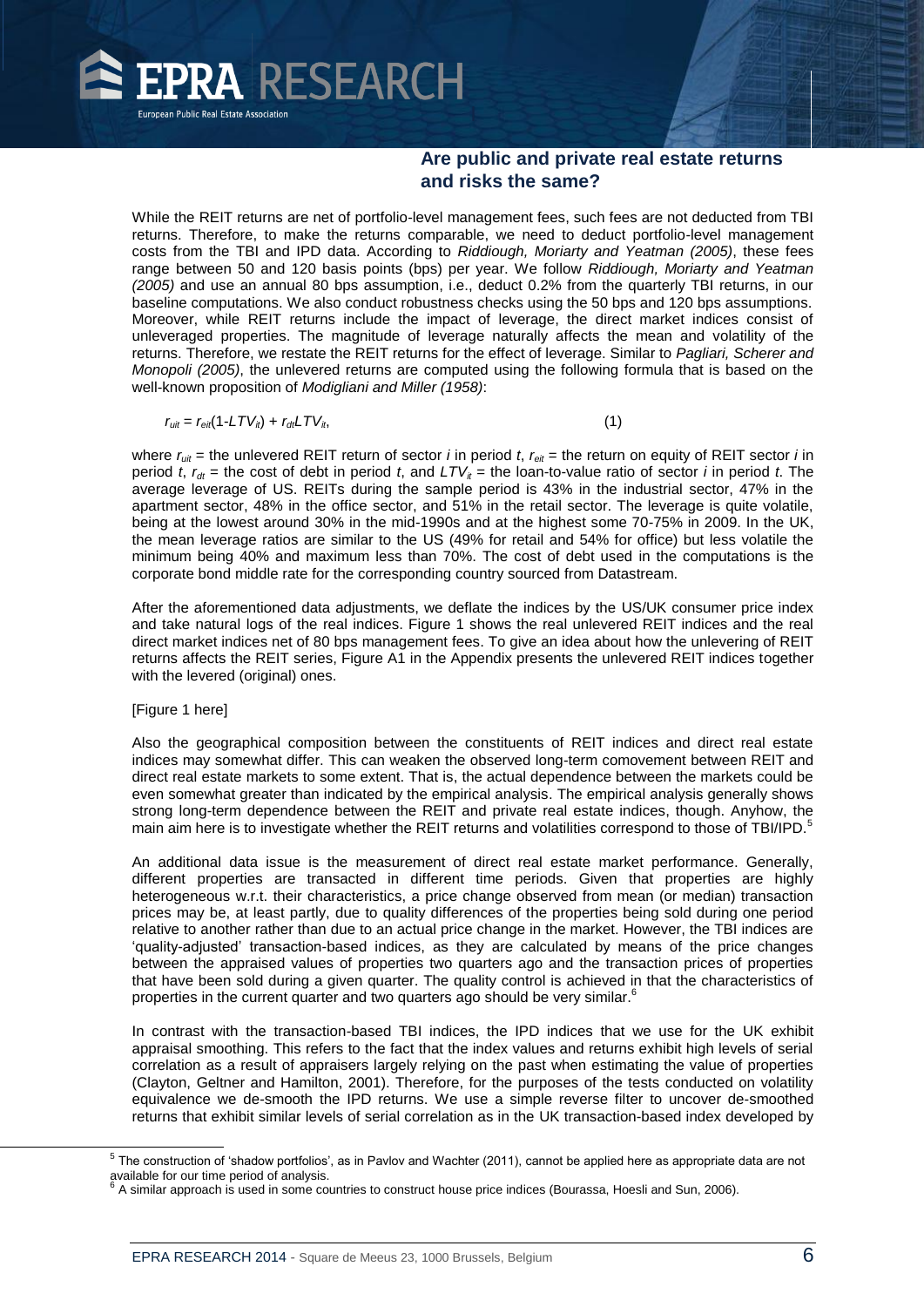

Devaney and Martinez Diaz (2011), i.e. approximately 0.3.<sup>7</sup> The de-smoothing parameter is set equal to achieve such levels of serial correlation of the de-smoothed series. To test the robustness of our results to the value selected for the de-smoothing parameter, we also consider parameters of 0.5 and 0.7. $8$ 

#### **Methodology**

 $\overline{a}$ 

In the words of Granger (1986): "*At the least sophisticated level of the economic theory lies the belief that certain pairs of economic variables should not diverge from each other by too great an extent, at*  least in the long run. Thus, such variables may drift apart in the short run or according to seasonal factors, but if they continue to be too far apart in the long run, then economic forces, such as the market *mechanism or government intervention, will begin to bring them together again*." We hypothesize that public and private real estate return indices are the kind of pair of variables Granger refers to. Cointegration may or may not exist between variables that do or do not 'look cointegrated', and the only way to find out if data are actually cointegrated is through a careful statistical analysis, rather than rely on visual inspection (*Hendry and Juselius, 2000, 2001*). Hence, we test for cointegration between REIT and TBI/IPD indices by the Johansen (1996) Trace test. The cointegration tests are conducted separately for each sector. The Vector Error-Correction Model (VECM) used in the Trace test is the following:

 $\Delta X_t = \mu + \Gamma_1 \Delta X_{t-1} + ... + \Gamma_{k-1} \Delta X_{t-1} + \alpha \beta' X_{t-1} + \Omega D_t + \varepsilon_t,$  $(2)$ 

where  $\Delta X_t$  is  $X_t$  -  $X_{t-1}$ ,  $X_t$  is a two-dimensional vector of return index values in period t,  $\mu$  is a twodimensional vector of drift terms,  $\Gamma_i$  is a 2 x 2 matrix of coefficients for the lagged differences of the return indices at lag i, I is the number of lags in differences included in the model,  $\alpha$  is a vector of the speed of adjustment parameters,  $\beta'$  forms the cointegrating vector, and  $\epsilon$  is a vector of white noise error terms.  $\beta$  includes the public and private market return indices and no deterministic variables. The models for the US also include one point dummy variable (D) that takes the value one in 2008Q4 and is zero otherwise to cater for the outlier observations induces by the Lehman collapse and thereby to fulfil the assumption of normally distributed residuals. Similarly, the UK models include two point dummy variables, 1992Q3 and 2008Q4 for retail, and 2007Q4 and 2008Q4 for office.

The lag length is selected based on Hannan-Quin information criteria (HQ) as suggested by Johansen, Mosconi and Nielsen (2000). However, more lags are included if the assumption of no autocorrelation in residuals cannot be accepted by the Lagrange Multiplier test at lag length two. As the models include point dummies, we report Trace test p-values based on the simulated statistics computed with the program CATS2 (see Dennis, 2006). Because asymptotic distributions can be rather bad approximations of the finite sample distributions, the Bartlett small sample corrected values suggested by Johansen (2002) are employed throughout the cointegration analysis.

The null hypothesis in the Trace test is that of no cointegration between the variables. If this hypothesis can be rejected at the conventionally used levels of statistical significance, we conclude that the series are cointegrated, i.e., exhibit a tight long-term relationship. This is not enough to conclude that the returns are similar over the long run, however. The similarity of returns can be tested by imposing a oneto-one restriction on the cointegrating relation. We test for the hypothesis TBI or  $IPD = REIT$  in the cointegrating relations. The one-to-one hypothesis is tested by the Bartlett small-sample corrected likelihood ratio (LR) test reported in Johansen (2000). In case either of the variables can be restricted to be weakly exogenous, the test on the one-to-one hypothesis also includes the assumption of weak exogeneity.<sup>9</sup> If the one-to-one restriction cannot be rejected at the conventional significance levels, it can

 $^7$  Devaney and Martinez Diaz (2011) use a hedonic model to construct their transaction-based indices for the period 2002-2010. We use their results for selection corrected indices as our benchmark for the level of serial correlation that should be inherent to 0.6 real estate indices at the quarterly frequency. They report a value of 0.33 for retail and of 0.26 for offices. Our desmoothed series exhibit values of 0.30 and 0.31, respectively. The raw series, i.e. before de-smoothing, have values of 0.73 and 0.74, respectively.

 $\frac{8}{6}$  A de-smoothing parameter of 0.5 yields a serial correlation coeffcient of the de-smoothed series of 0.40 for retail and 0.42 for offices. With a 0.7 de-smoothing parameter, those values are 0.19 and 0.21, respectively.

<sup>9</sup> Weak exogeneity of a variable indicates that the variable does not react to deviation from the long-run relation. In other words, the speed of adjustment parameter of a weakly exogenous variable is zero.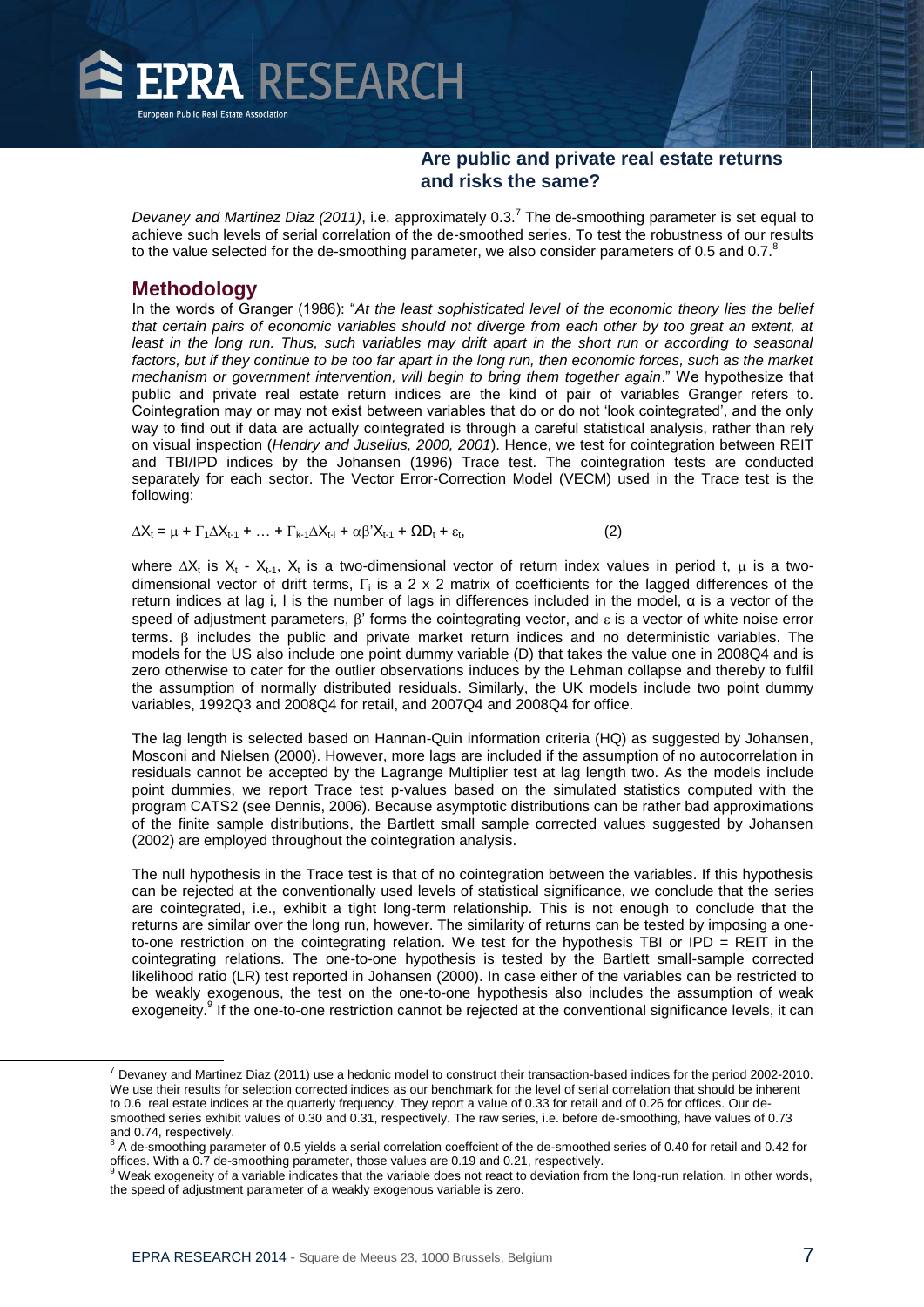

be concluded that REITs and direct real estate for the given property type provide the same mean return over the long horizon.

Previous studies on the topic have used simple comparisons of the mean returns and corresponding Ftest to investigate the similarity of REIT and direct real estate returns. Cointegration analysis has several advantages over the F-test. First, the F-test results can be highly dependent on the ending and starting dates of the sample period, especially given that the direct real estate prices (returns) appear to react notably slower to changes in the fundamentals than REIT prices do (Hoesli and Oikarinen, 2012). This can be problematic especially if the starting or ending period represents an abnormal time period, such as a financial crisis time. Although the ending date can affect the results of cointegration analysis as well, it can be argued that the cointegration analysis is less prone to the complications set by the sample period timing. This is because cointegration analysis is based on the relationship between the variables during the whole sample period, not only on the starting and ending values of return indices (as the Ftest essentially is to a large extent), and because the concept of cointegration allows for even large *temporary* deviations from a long-run equilibrium relation.

Second, a one-to-one cointegrating relation between two series indicates that there are strong economic forces keeping the series together in the long run. Stated differently, it means that the equivalence of mean returns is not just a coincidence that is likely to vanish in the future, but is due to a real economic phenomenon, i.e. due to an equilibrium relation between the series.

Third, the F-test results are known to be highly dependent on outlier observations and sensitive to the violations of the normality assumption. In cointegration tests, we can add point dummy variables to cater for the outlier observations and thereby fulfill the normality of residuals assumption while still getting reliable test values. Fourth, cointegration analysis allows us to conduct some robustness checks that are not possible with the t-test, in particular the recursive estimation which makes it possible to investigate the stability of the long-term relations. Moreover, (abnormally) prominent cycles and thereby return volatility in the sample period, due to a financial crisis for instance, increases the likelihood of accepting the null of similar returns in the F-test. Nevertheless, we also report the conventional F-test p-values on the hypothesis of similar mean returns on REITs and TBI.

Regarding the analysis of the similarity of risks, we follow the approach used by *Pagliari, Scherer and Monopoli (2005)*. That is, we use return volatility, i.e., the standard deviation of returns, as the measure of risk. The similarity of volatilities in the two markets is then tested by the F-test.

#### *Sensitivity Analyses*

We conduct a number of robustness checks for the empirical findings. As the assumed direct real estate portfolio management costs can influence the results, we conduct the cointegration analysis and F-test on the mean returns assuming both 50 bps and 120 bps management fee assumption (the baseline assumption is that of 80 bps management costs).

Noticeably, also the planned investment horizon (i.e., the employed data frequency) may affect the Ftest conclusions. This is particularly relevant regarding the test on the equivalence of return volatilities. Since real estate returns are known to exhibit substantial 'momentum' (positive autocorrelation) in the relatively short term and reversion (negative autocorrelation) in the long run and the momentum and reversion patterns can differ between public and private markets, the relative volatilities may be dependent on the assumed investment horizon. Additionally, the direct market volatility may be downgraded in the relatively short-term by the time-varying liquidity in the market (see *Fisher et al. 2003; Fisher, Geltner and Pollakowski, 2007; Pagliari, Scherer and Monopoli, 2005*, p. 177). Therefore, we conduct the F-tests assuming three-year and five-year investment horizons as well (instead of the baseline one-quarter horizon).

A complication with the longer-horizon F-test statistics is the loss of observations in the early sample period. This may significantly affect the results especially in those cases where there is substantial volatility in the indices during the early sample period (see e.g. the UK retail sector). This gives another reason to rely more on the cointegration statistics rather than on the F-statistics on the mean returns in the long-horizon analysis.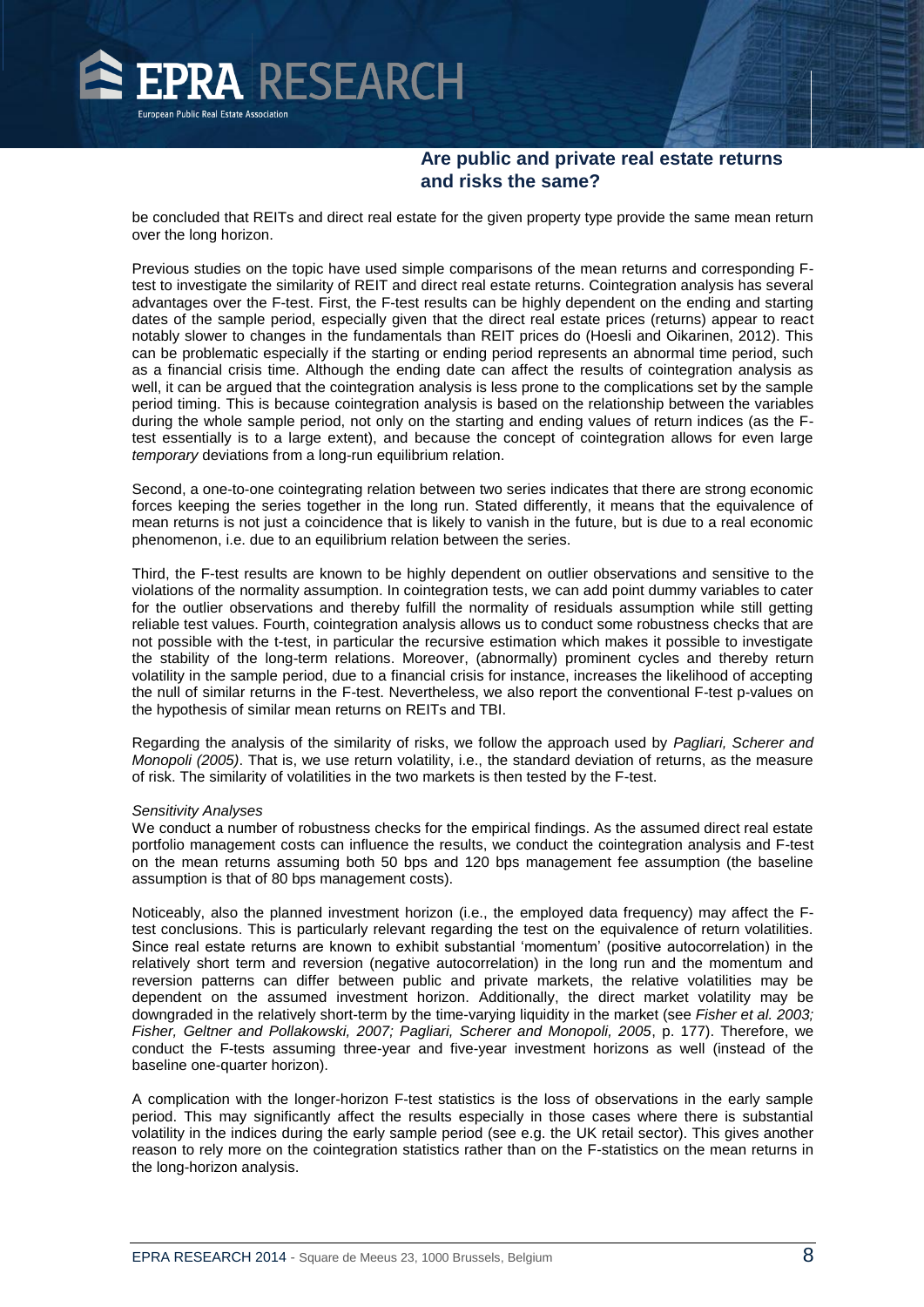

We also compute Variance Ratios (VR) for the returns to illustrate the impact of investment horizon on the riskiness of the markets. Given that the number of observations is relatively small, the *Wild bootstrap approach of Kim (2006)* is used to compute the VRs and their standard deviations. These VRs and standard deviations are then used to compute and graph the asset volatility and its confidence bands at each investment horizon up to 20 quarters. The standard deviation of market i at the x quarter horizon is calculated as  $\sigma_i(1)$  \* VR<sub>i</sub>(x), where  $\sigma$  denotes standard deviation and the figure in parenthesis is the investment horizon in quarters.

As a diagnostic check regarding the cointegration analysis, we examine the stability of the long-term relations by the recursive and backwards recursive Max Test statistics (in the R-form) of constancy of the estimated long-run relation (*Juselius, 2006*). This will, for instance, make it possible to gauge whether such relationship has been altered by the recent financial crisis.

For the UK, we use the original appraisal-based IPD indices in the cointegration analysis and in the Ftest for mean returns. This is because appraisal-smoothing should not affect the *long-term* relations between the public and private markets, and since compounding de-smoothed returns to get the total return indices could result in biased indices w.r.t the slope of the index (i.e. mean returns). In the volatility tests, instead, we use the de-smoothed IPD returns. The volatility comparison can depend crucially on the assumed actual first-order serial correlation and thereby on the imposed de-smoothing parameter. Therefore we conduct robustness checks using de-smoothing parameters of 0.5 and 0.7, the parameter being 0.6 in the baseline analysis.

### **Empirical Findings**

#### *Baseline F-Test Analysis*

Tables 1 and 2 report the mean returns, return volatilities and some other descriptive statistics for the real unlevered asset returns for the US and UK, respectively. While the observed first-order autocorrelations are positive for REIT and IPD returns, they are negative (though not statistically significant) for TBI returns. The negative first-order autocorrelations of TBI returns are likely to be due to short-term measurement error in the TBI indices. The Tables also provide the F-test p-values on the hypothesis of equivalent returns and return volatilities between the public and private real estate markets.

[Table 1 here]

[Table 2 here]

The F-test clearly accepts the hypothesis of equivalent mean returns in the public and private real estate markets for all tested horizons for each sector, except for UK retail. Also the hypothesis of similar return volatilities is generally accepted. Nevertheless, the F-statistics imply that the TBI volatility is greater than that of REITs at each horizon in the US apartment sector. In the US office sector, in turn, REIT market volatility has been greater at the five-year horizon, whereas the observed quarterly TBI volatility is greater in the US retail sector. The latter observation may well be due to the measurement error induced noise in the TBI series (this is supported by the VR statistics, see Figure 3). The results further indicate that the private market volatility is greater than that of unlevered REITs in the UK office sector. Notice also that the observed greater longer-term mean return in the REIT market than in the private market in the UK retail sector is to a large extent due to the loss of observations and substantial return volatility in the early sample period, i.e., this result is unreliable. In addition, the non-normal distribution of the asset returns makes the reported p-values unreliable in many cases, especially at the quarterly frequency.

#### *Baseline Cointegration Analysis for Long-Term Similarity*

Cointegration analysis has several advantages over the conventional F-test on the equality of mean returns, as explained in the methodology section. Therefore, we conduct cointegration analysis to draw more reliable conclusions regarding the long-term similarity of public and private real estate performance. The baseline cointegration analysis results are summarized in Table 3.

[Table 3 here]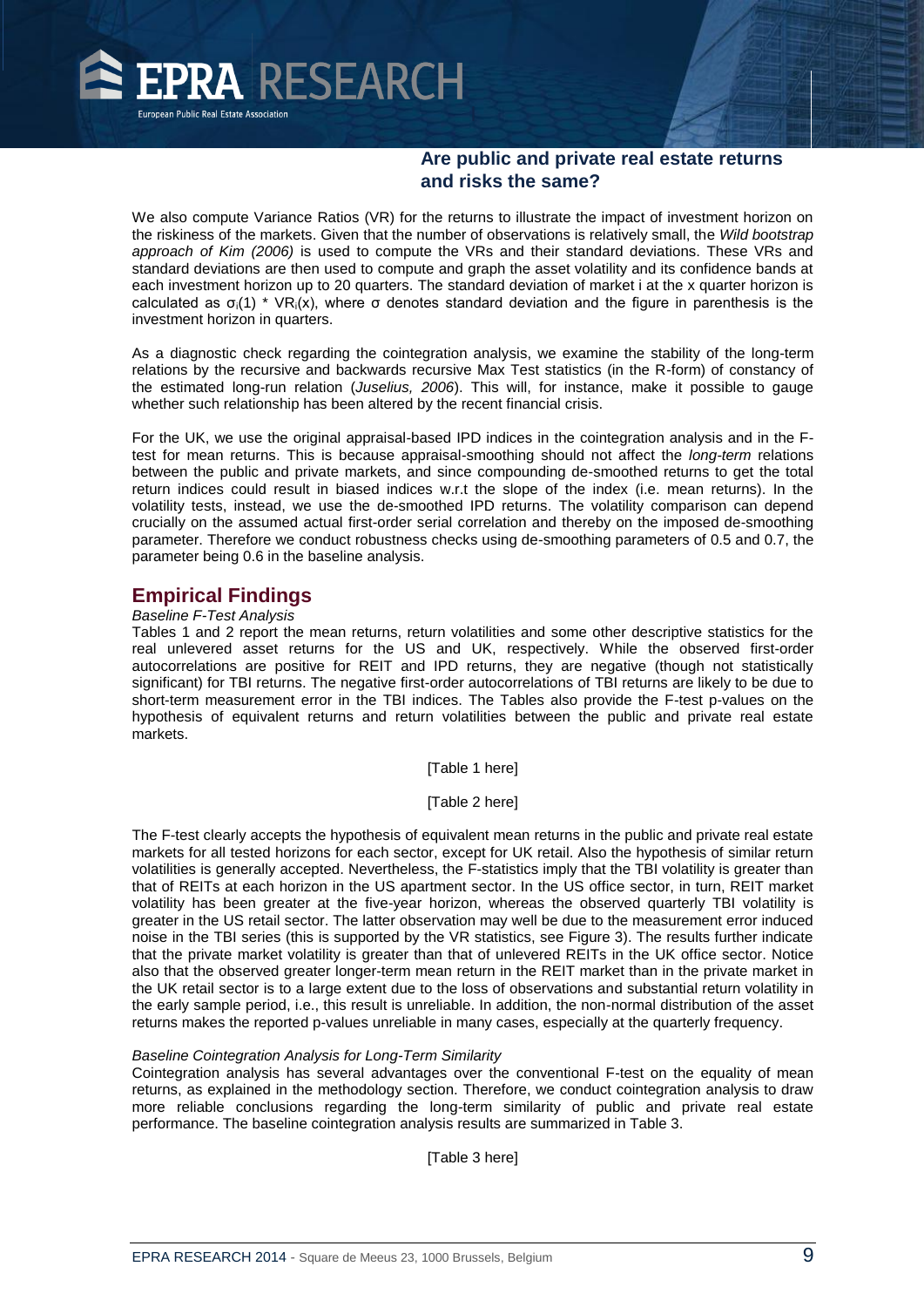

Except for the UK office sector, the Trace test statistics indicate cointegration between the public and private real estate total return indices. The US apartment sector is a borderline case with a p-value .08, though. In each US sector, REITs can be restricted to be weakly exogenous, i.e., only TBI adjusts towards the cointegrating relation. This is in line with previous empirical evidence and the assumption that the direct market reacts more sluggishly to shocks than the REIT market. In contrast, in the UK, it is the REIT market that adjusts towards the long-term relation in the retail sector, i.e., REIT returns can be predicted by deviations from the relation. This indicates that the REIT market is less mature and informationally efficient in the UK than in the US.

Most importantly, all the estimated long-term coefficients on REITs are close to one and, except for the US retail sector, the one-to-one hypothesis can be accepted. This indicates similarity of public and private market long-term returns in the US office, industrial, and apartment sectors and in the UK retail sector. The coefficient 1.10 on REITs in the US retail sector implies somewhat greater mean returns for direct real estate than for unlevered REITs. The point estimate indicates that, on average, when REIT returns are 10% the corresponding TBI returns are 11%. The corresponding 'unconstrained' coefficients, i.e., the coefficients estimated on REITs without imposing the one-to-one restriction, vary from .89 in the UK retail sector to 1.05 in the US industrial sector. The slight differences across sectors could of course be due to the fact that we do not control for geography in our analyses. The geographical distribution of properties across private and public markets may differ, leading to differences in returns and risks. However, such effects are likely to weaken rather than strengthen the similarity tests we conduct in this paper.

Figure 2 shows the deviations of the private market indices from the equilibrium relations.<sup>10</sup> Except for US retail, the graphed deviations are those for the one-to-one relations. Generally, the greater the speed of adjustment parameter, the shorter and smaller the temporary deviations from the long-term equilibrium are likely to be, thereby enhancing the substitutability between the two markets and the possibilities to hedge direct real estate portfolio risks by public market vehicles. In line with this argument, the US office sector (speed of adjustment parameter of 23%) shows much longer-lasting deviations from the equilibrium than the more rapidly adjusting US retail (42%) and industrial (31%) sectors during the late 1990s and early 2000s. The apartment sector graph suggests that the inability to get stronger evidence of cointegration in the Trace test and the small estimated alpha are due to the aftermaths of the GFC. While the other US sectors were close to the long-term relations as of 2011, the apartment TBI remained approximately 20% undervalued w.r.t. REITs. The apartment TBI followed closely the REIT index before the crisis, however. The deviation in the UK retail sector was 15% in 2011Q4.

#### [Figure 2 here]

#### *Further Sensitivity Analyses*

l

We have already discussed the impact of the investment horizon on the F-test statistics above. As the investment horizon for private real estate assets is typically several years, we further illustrate (in Figures 3-4) the influence of horizon on the return volatility by graphing the volatilities and their confidence bands in each market at each investment horizon up to 20 quarters based on Variance Ratios and their standard deviations. The UK direct market curves are based on the baseline 0.6 desmoothing parameter.

> [Figure 3 here] [Figure 4 here]

Figures 3-4 indicate short-term momentum in each of the return series. The annualized volatility curves peak at around a two to three year horizon. Exceptions are the UK REIT returns, whose volatilities peak at the four-year (retail) and five-quarter (office) horizons. If the horizon is further extended, the curves tend back towards one indicating long-term mean reversion in the return series and thus smaller return volatility than at the five-year horizon. The reversion is particularly strong in the US apartment REIT

 $10$  The concept of equilibrium here is not related to the equilibrium between economic fundamentals, such as income and interest rate, and real estate values that is studied in many recent papers (see e.g. Mikhed and Zemčik, 2009; Oikarinen, 2009; Costello, Fraser and Groenewold, 2011).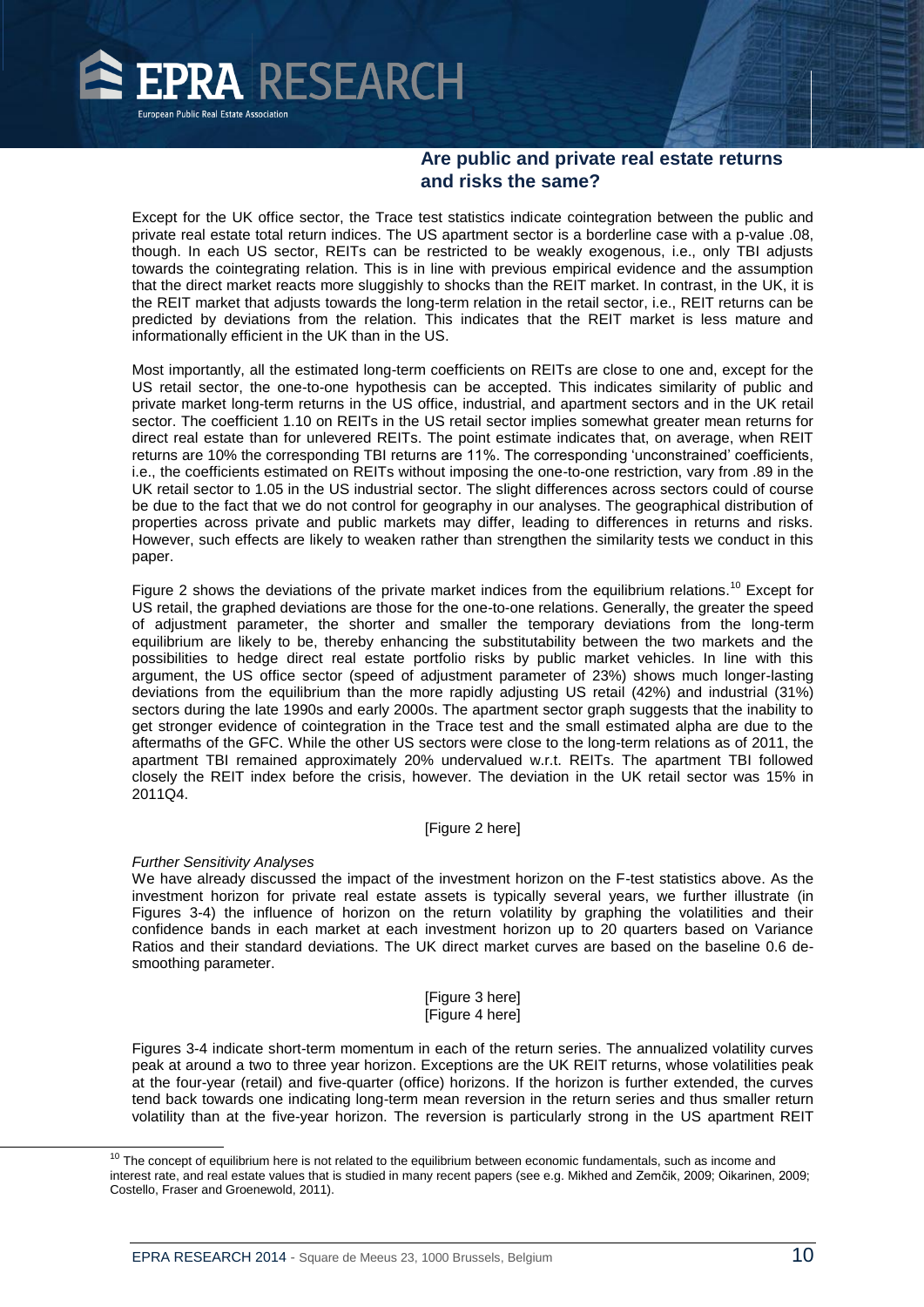

market. The shape of the volatility curves for TBI is most likely affected by short-term measurement error in the indices: the initial drop in the direct market volatility curves is likely due to the short-term 'noise' in the indices rather than because of actual negative short-term autocorrelation. This 'noise' also contributes to the inability to find a statistically significant momentum effect for direct market returns.<sup>11</sup> While the investment horizon can affect both absolute and relative riskiness of the markets, the main message of Figure 3 is that the shapes of the private and public real estate volatility curves are generally quite similar and in each sector the hypothesis of equivalent standard deviation can be accepted regardless of the assumed investment horizon for the US and at each horizon from three quarters onwards for the UK.

Note that regarding the UK office sector, the findings based on the more reliable Variance Ratio statistics differ from the F-test results reported in Table 2. The employed de-smoothing parameter naturally affects the UK private market volatility curves. Nevertheless, the main message remains the same even if the parameter was 0.5 or 0.7 instead of the baseline 0.6. There are some slight changes, though: in the 0.5 case, there are no statistically significant volatility differences even at the shorthorizon, and in the 0.7 case the IPD volatility seems to be notably greater than that of REITs, but not in a statistically significant manner.

Next, we investigate whether the estimated long-run relations, one-to-one relations in four out of five sectors, are stable over the sample period. Figure 5 graphs the recursive and backwards recursive Max Test statistics for the hypothesis of constancy of the estimated long-run relation. The statistics are scaled by the 5% critical values, so that a value exceeding one indicates rejection of the null. The stability is clearly accepted in the US retail sector throughout the sample period. In the US office sector, there is evidence of instability during the early sample period, but the relation appears to remain constant after that. The US apartment and industrial sectors as well as the U.K retail sector, in turn, show temporary instability during the GFC, which is not unexpected given a visual inspection of the deviations from the relations (Figure 2). There is no evidence of a permanent structural change and the instability around the GFC is not statistically significant, however. Therefore, it is reasonable to believe that the estimated relations hold at the end of the sample period.

#### [Figure 5]

We also test the robustness of our findings with respect to the assumed direct real estate portfolio management fees. These fees may range between 50 and 120 bps per year (*Riddiough, Moriarty and Yeatman, 2005*), and in the baseline analysis we follow those authors by using the 80 bps points assumption. Table 4 presents cointegration test results for the 50 bps and 120 bps assumptions.

#### [Table 4]

The Trace test results are generally in line with the baseline analysis.<sup>12</sup> There are some changes compared with the baseline 80 bps assumption, however. While the other US sectors are robust w.r.t. cointegration between the markets, the conclusion is dependent on the management fee assumption in the apartment sector: the hypothesis of no cointegration is rejected at the 4% significance level in the 50 bps case, but only at the 11% level in the 120 bps case. Assuming cointegration, the hypothesis of a one-to-one relation can be accepted in the apartment sector for all management fee assumptions, though. Regarding the one-to-one hypothesis, the management fee assumption is of significance in the retail sector, as the hypothesis is accepted assuming 120 bps fees, but not otherwise. In the industrial sector, in turn, the one-to-one relation is a borderline case if the true management fees are 50 bps per year. In the UK retail sector, the acceptance of the null of a one-to-one relation is a borderline case – the unconstrained coefficient on REITs being .84 – if the true management costs are 120bps.

 $\overline{a}$ 

<sup>&</sup>lt;sup>11</sup> Some individual autocorrelations for TBI returns, third-order autocorrelations in particular, are significantly greater than zero. Moreover, the hypothesis of no significant momentum in the direct market is rejected in each sector if the baseline is a twoquarter horizon instead of a one-quarter horizon.

The Max test statistics regarding the stability of the cointegrating relations are not notably affected by the variation in the management fees.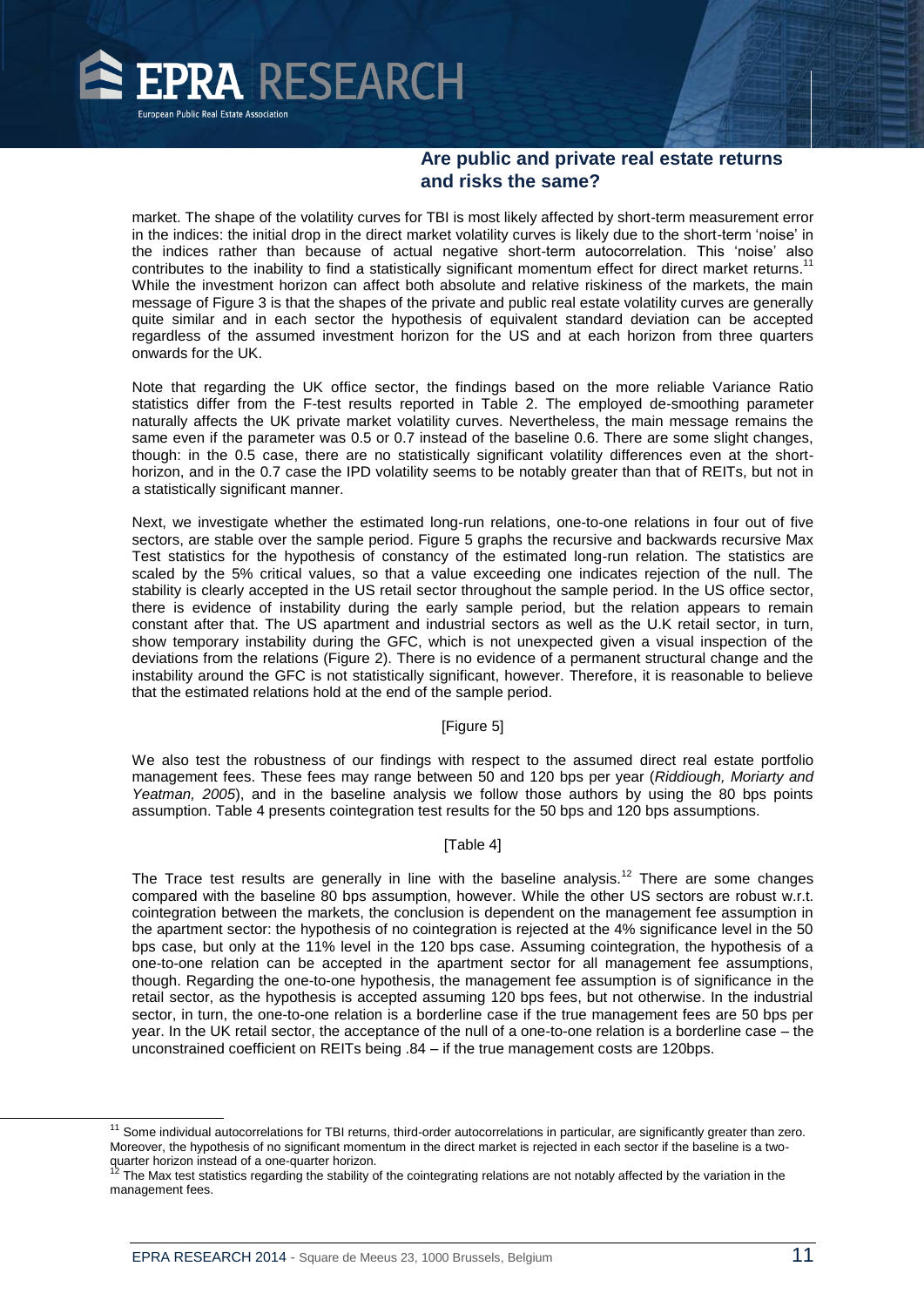

Generally, the speed of adjustment parameters are the greatest in the baseline case. This suggests that the interdependence between the REIT and TBI/IPD indices is the 'tightest' when the 80 bps level of management costs is assumed. This observation could be interpreted as indirect support for the relevance of the 80 bps assumption and is sensible given that 80 bps is considered to be a typical value for the management costs. Again, an exception is the US apartment sector, where the hypothesis of no cointegration can clearly be rejected only in the 50 bps case. Also, in the UK retail sector the REIT speed of adjustment parameter is the greatest when 50 bps management fees are assumed. In sum, overall the empirical findings are generally robust throughout the sample period and with respect to the management fee assumption.

#### *The Influence of the Global Financial Crisis*

As shown by Figure 5, the stability of the long-run relations cannot be rejected even during the GFC. Nevertheless, Figure 3 indicates that substantial deviations from the long-term relations emerged after the Lehman collapse. Therefore, it is worthwhile to discuss briefly the influence of the GFC on the relationship between the public and private real estate market performance.

Expectedly, the outbreak of the GFC had a notable adverse influence on the asset prices both in public and private markets (Figure 1). However, since the REIT market reacted to the adverse shock much earlier than the direct market, deviations from the long-run relations of around 30% in each US sector took place in 2008Q4-2009Q1. In contrast, such overpricing of private real estate compared with REITs did not take place in the UK retail sector: also REITs reacted sluggishly in the UK market.

Given the total return indices shown in Figure 1 and the previous empirical evidence on the more sluggish adjustment of the direct market that the REIT market to shocks in the fundamentals (Hoesli and Oikarinen, 2012), the large initial deviations in the US after the Lehman collapse were most probably due to the substantial private real estate market frictions. These frictions include the low liquidity: when an investor needs cash rapidly – due to an inability to refinance short-term debt for instance – the investor will typically sell the more liquid assets (REITs) first as those can be sold relatively fast without having to accept as great a discount as concerning the less liquid assets (direct real estate).

The overpricing of TBI relative to REITs disappeared towards the end of the sample period, as the direct market gradually adjusted and the financial markets calmed down. Hence, the large deviations predicted the forthcoming collapse in direct market values. There was even some overshooting in the other direction, i.e., towards undervaluation of direct real estate, in the industrial and apartment sectors since late 2009. This is partially due to the rapid 'rebound' of the REIT market. While this deviation has vanished in the industrial sector, direct apartment investments remained about 20% undervalued relative to their public counterpart as of 2011Q4. REITs rebounded faster in the UK market as well, inducing notable undervaluation of retail IPD compared with REITs. This undervaluation was at its greatest as large as 30% in 2009Q3. Relying on the above presented statistics according to which there have not been permanent structural changes in the long-term relations, the findings suggest that the US private apartment assets and UK private retail real estate assets are expected to appreciate notably faster than their REIT counterparts in the relatively close future after 2011Q4.

An interesting question is whether there could be a particular underlying fundamental variable that can explain the large temporary deviations. *Hoesli and Oikarinen (2012)* show that REITs tend to react substantially faster to risk premium and real interest rate shocks than do direct real estate values, and that a notable increase in the interest rate preceded, while an increase in the risk premium coincided with, the emergence of the substantial deviations. These findings emphasize the role of adverse interest rate and risk premium shocks behind the deviation patterns during the GFC. Figure 6 illustrates the relationship between the real risk-free interest rate, risk premium, and the deviations from the equilibrium relations for the US market.<sup>14</sup>

[Figure 6 here]

 $\overline{a}$ 

<sup>&</sup>lt;sup>13</sup> It should also be noted that part of the initial adjustment in the direct market took place through lower liquidity, i.e., longer

time-on-the-market and fewer transactions. This kind of adjustment is not visible from the total return series.<br><sup>14</sup> The interest rate and risk premium are measured here as the three-month T-bill rate and the spread betwee (Baa, Moody's) yield and the 10-year government bond yield, respectively.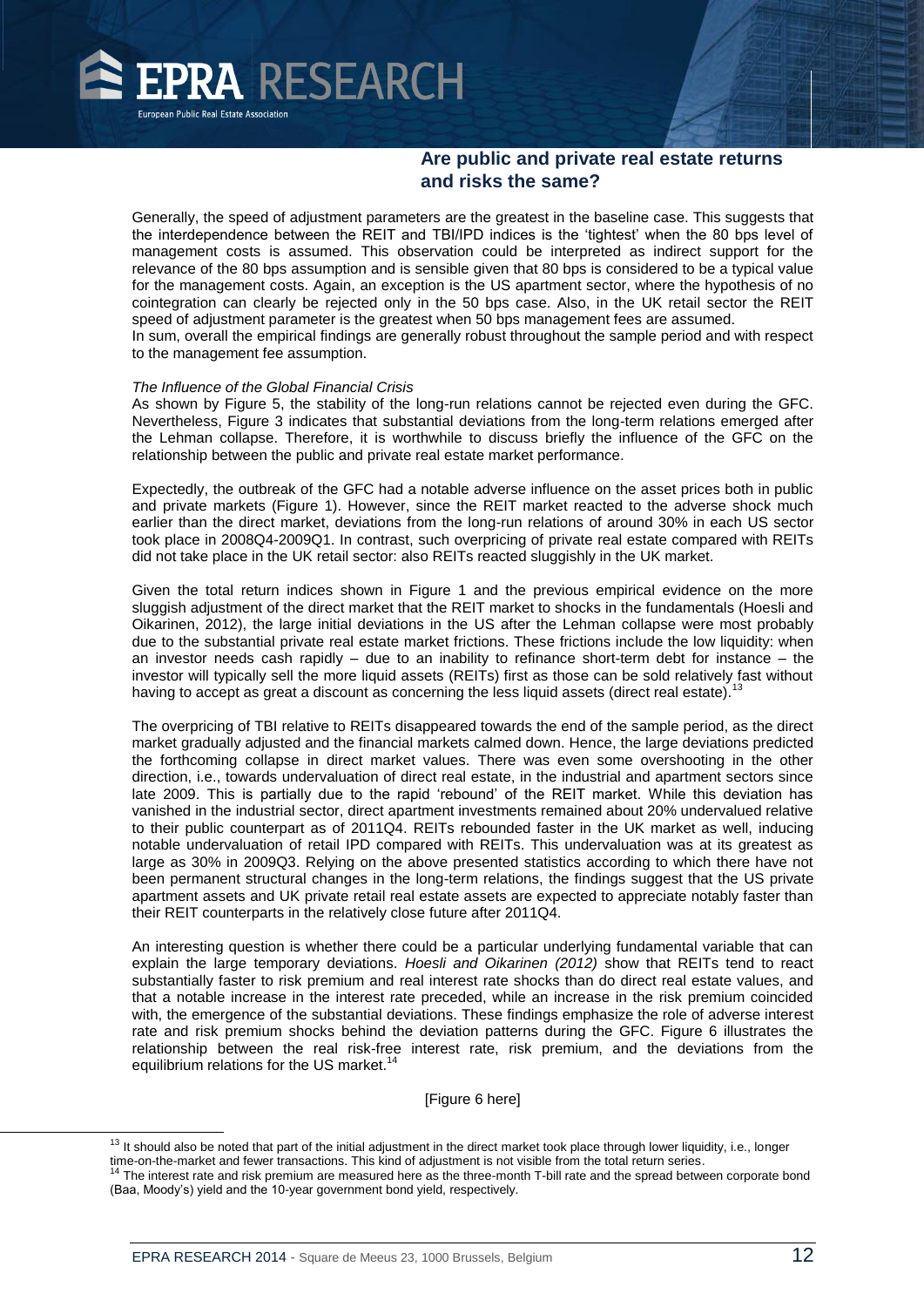

Regarding portfolio allocation implications, the observations suggest that an investor should not reallocate his portfolio from REITs to direct real estate after a drastic drop in REIT prices due to shocks such as the Lehman collapse. This is because the direct market is likely to follow the REIT market fall, and the expected returns for REITs are therefore greater than those for direct real estate for some time after such adverse shock.

Finally, the experience from the GFC period suggests that hedging private real estate exposure by public real estate derivatives can work during a crisis period, i.e., just when such hedging is needed the most. Despite the slower response of private real estate values, the linkage between the private and public markets remained generally quite constant during the crisis and its aftermaths, as the notable long-run deviations vanished relatively fast (with the exception of the US apartment sector and the UK retail sector to a lesser extent). Importantly, as it is typically hard to sell the more illiquid private real estate assets rapidly without a notable discount during crisis periods, the gains on the derivatives used to hedge the downside risks can be used as a source of necessary liquidity instead of having to conduct distressed sales of private assets with discount.

#### **Concluding remarks**

This article examines empirically the similarity of returns and risks for publicly traded securitized assets and privately owned non-securitized assets using real estate market data. The relationship between publicly and privately traded asset performance is of importance to a large number of investors and financial institutions due its portfolio and hedging implications. However, empirical examination of the question is usually not possible, since there are no reliable time series data on the typical underlying privately traded assets. Since reliable data are available both for securitized real estate (REIT) and direct real estate performance, the 'duality' of the real estate markets offers an opportunity to test the hypothesis of similar returns and risks regardless of the trading 'platform', i.e., regardless of whether the asset is traded in a public market place for securities or privately as a lumpy non-securitised asset.

The theory does not give a clear indication on whether the mean returns of publicly and privately traded assets should be the same. On one hand, it can be expected that the returns and risks of privately traded direct investments and of securities that are based on similar direct assets are alike, since the security cash flows are generated by the underlying direct assets. On the other hand, the returns on securities may notably deviate from those on private assets due to factors such as higher liquidity and smaller transaction costs of the securitized publicly traded assets, and due to varying diversification benefits offered by securities vs. direct assets.

We use sector level REIT and direct real estate total return indices for the US and UK to investigate the similarity of public and private market returns and risks. The data, which cover the period 1994-2011 for the US and 1991-2011 for the UK, are adjusted to cater for the effects of leverage and management fees. We argue that cointegration analysis is more reliable than the conventional F-test in testing for the similarity of mean returns over the long horizon. Nevertheless, we report the F-test statistics in addition to the cointegration tests.

The results provide evidence of cointegration between the public and private markets in the four US sectors included in the analysis and in one of the two UK sectors. Thus, the analysis shows that while in the short run the observed REIT and direct real estate returns can substantially deviate from each other due to factors such as data complications, market frictions, and slow adjustment to changes in the fundamentals in the private market, in the long term public and private real estate returns are similar after catering for the effects of property type, leverage, and management costs. Moreover, in four of the five cointegrated sectors the hypothesis of a one-to-one relation between the adjusted total return indices can be clearly accepted.

We limit the test of risk equivalence to the standard deviation of total returns. The return volatilities generally do not differ significantly between REIT and direct real estate regardless of sector and time horizon. There may also be risks, such as liquidity risk, that differ between the markets and that are not catered for by the standard deviation of returns.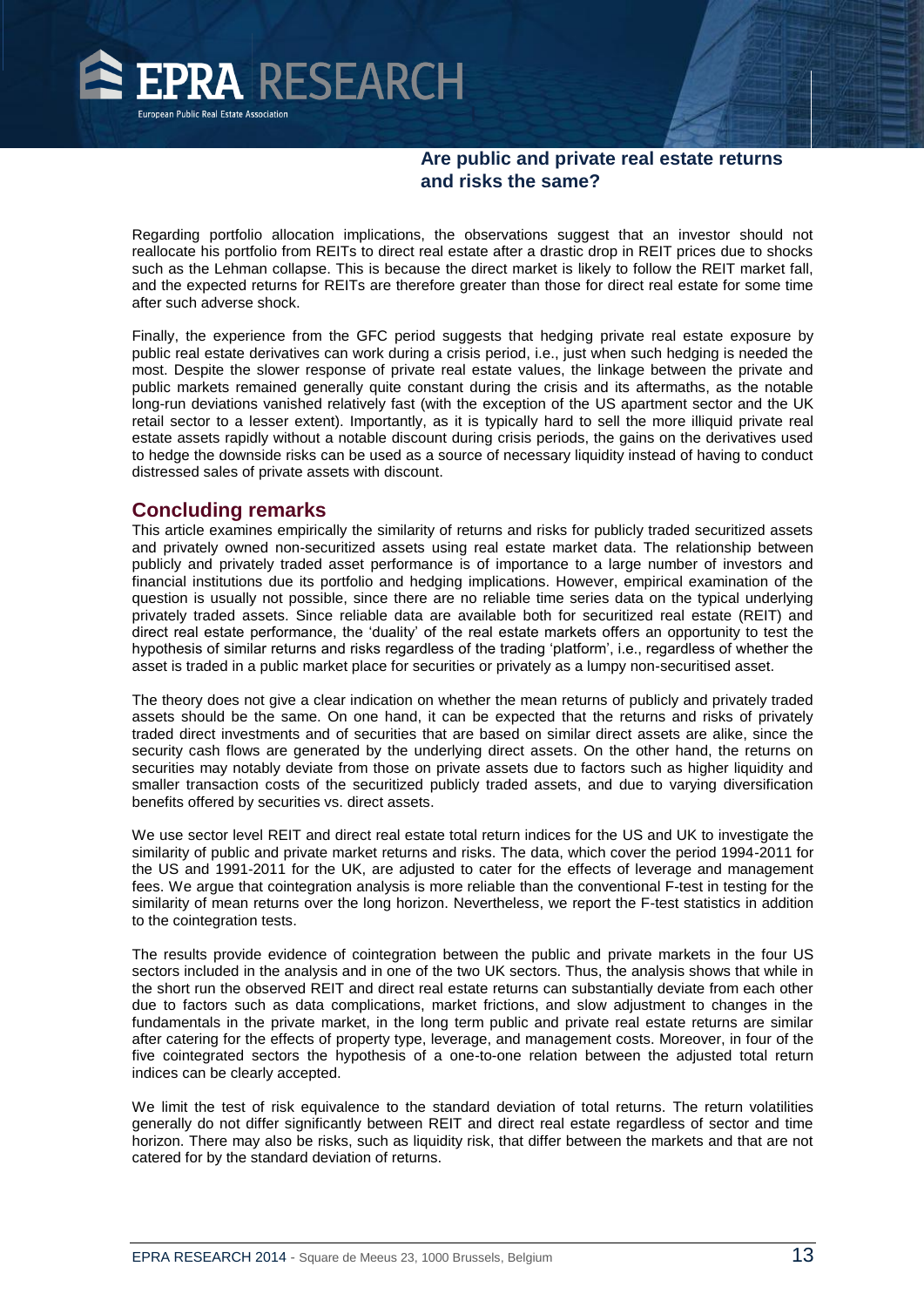

The findings are by and large robust with respect to the assumed private market management fees. While the cointegrating relations, including the one-to-one relations, are generally stable over time, notable deviations from these relations emerged during the GFC. These deviations appear to have been only temporary, although the US apartment and UK retail markets were still far from equilibrium in 2011Q4.

Our findings have important practical implications. First, the public and private real estate investments can be considered to work as good substitutes in an investment portfolio with several years investment horizon, since they provide similar total returns and return variances, and co-move tightly over the long horizon. As securitized real estate assets enable diversification with smaller amounts of capital, and the liquidity is better and transaction costs are lower in the public market than in the private market, our findings suggest that those investors who have relatively small amounts of capital and highly value liquidity and small transaction costs should tilt their real estate holdings towards publicly traded REITs. Nevertheless, this does not necessarily hold for all the real estate sectors, and liquidity and transaction costs tend to have less importance the longer is the planned investment horizon.

Second, the long-term similarity of public and private returns proposes that REIT related ETFs and derivatives can be used to hedge risks created by direct real estate holdings. As *Fabozzi, Shiller and Tunaru (2009)* note: "*A primary factor in deciding which derivative contract will provide the best hedge is the degree of correlation between the factors driving the price of the derivative instrument under consideration as the hedging vehicle and the underlying risk that investors seek to eliminate*". Due to the one-to-one cointegrating relation between REITs and direct real estate, a possibility to take short positions on ETFs, for instance, offers a good opportunity to hedge risks in lending institutions' portfolios that arise due to their outstanding mortgage lending inventory. Among other potential benefits<sup>15</sup>, such hedging could help banks to survive better through the periods of economic distress and drastically decreasing real estate prices. From an investor's point of view, in turn, during crisis periods the gains on the derivatives used to hedge the downside risks could be used as a source of necessary liquidity instead of having to conduct distressed sales of private assets with substantial discount.

Due to the potentially lengthy deviations from the equilibrium relations between public and private real estate, hedging cannot totally remove the risks. Moreover, in many markets the current public market related vehicles are not sufficient to properly exploit the hedging opportunities. That is, new financial vehicles, especially for taking long-term short positions, and more liquid markets for them are needed in order to be able to take better advantage of the hedging potentials.<sup>16</sup> Anyhow, the longer the horizon and the faster the adjustment of the private market towards the equilibrium relation, the better are the hedging opportunities.

#### **References**

 $\overline{a}$ 

Barkham, R. and D. Geltner. Price Discovery in American and British Property Markets. *Real Estate Economics,* 1995, 23(1), 21–44.

Boudry, W.I., N.E. Coulson, J.G. Kallberg and C.H. Liu. On the Hybrid Nature of REITs. *Journal of Real Estate Finance and Economics*, 2012, 44(1-2), 230–249.

Bourassa, S.C., M. Hoesli and J. Sun. A Simple Alternative House Price Index Method. *Journal of Housing Economics*, 2006, 15(1), 80–97.

Brounen, D. and P. Eichholtz. Property, Common Stock, and Property Shares. *Journal of Portfolio Management*, 2003, 28(3), 129–137.

Campbell, J.Y. and L.M. Viceira. The Term Structure of the Risk-Return Trade-Off. *Financial Analysts Journal*, 2005, 61(1), 34–44.

<sup>&</sup>lt;sup>15</sup> Englund, Hwang and Quigley (2002) point out that there could be large potential gains from instruments that would allow property holders to hedge their lumpy investments in housing.<br><sup>16</sup> Fabozzi, Shiller and Tunaru (2009, 2010) provide a more detailed discussion on the potential use of real estate related

derivatives.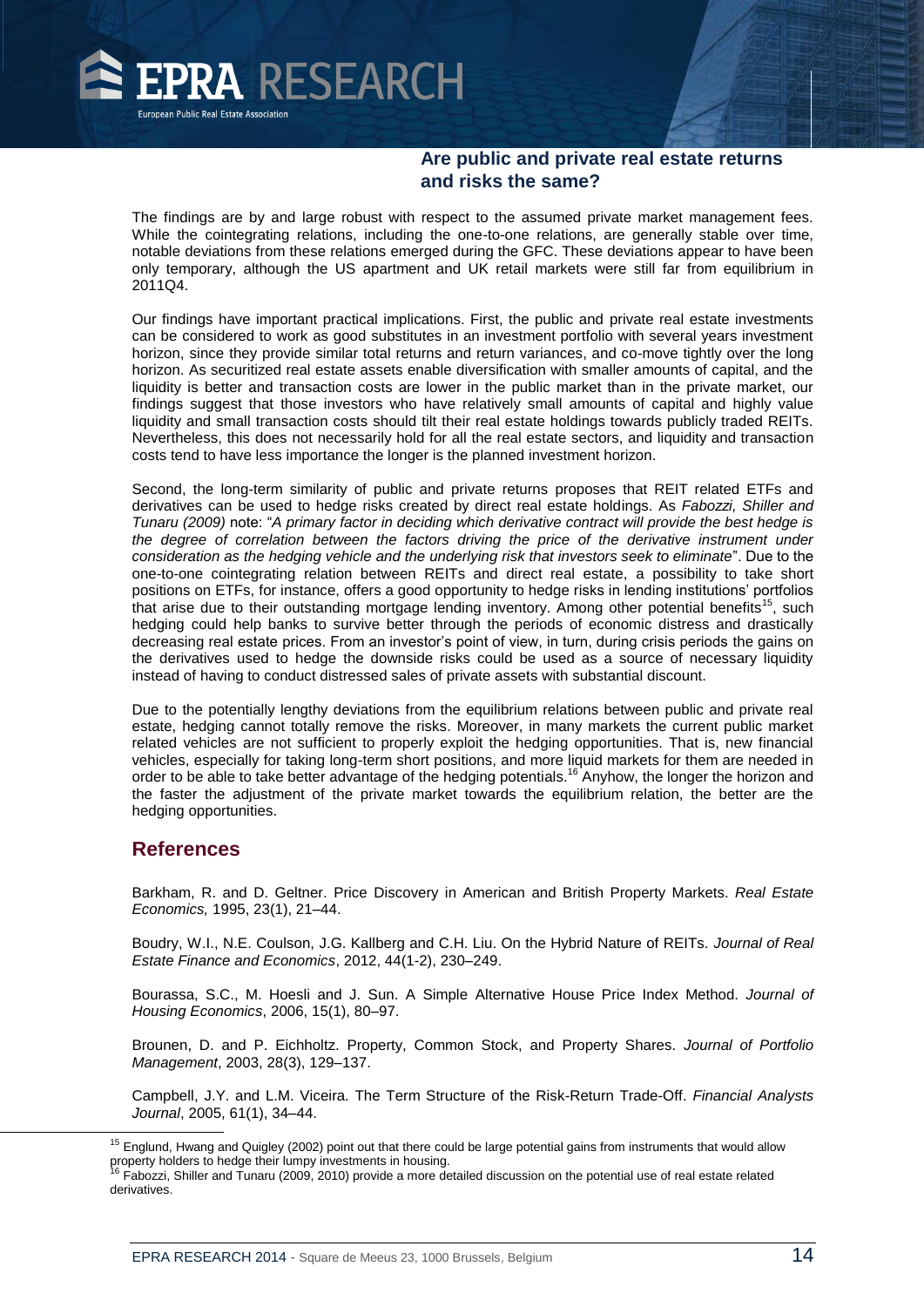

Carlson, M., S. Titman and C. Tiu. The Returns of Private and Public Real Estate. Real Estate Research Institute (RERI) WP 174, 2010.

Clayton, J., D. Geltner and S.W. Hamilton. Smoothing in Commercial Property Valuations: Evidence from Individual Appraisals. *Real Estate Economics*, 2001, 29(3), 337–360.

Clayton, J. and G. MacKinnon. The Time-Varying Nature of the Link between REIT, Real Estate and Financial Asset Returns. *Journal of Real Estate Portfolio Management*, 2001, 7(1), 43–54.

Clayton, J. and G. MacKinnon. The Relative Importance of Stock, Bond and Real Estate Factors in Explaining REIT Returns. *Journal of Real Estate Finance and Economics*, 2003, 27(1), 39–60.

Costello, G., P. Fraser, and N. Groenewold. House Prices, Non-Fundamental Components and Interstate Spillovers: The Australian Experience. *Journal of Banking and Finance*, 2011, 35(3), 653–669.

Crain, J.L., M. Cudd, and C.L. Brown. The Impact of the Revenue Reconciliation Act of 1993 on the Pricing Structure of Equity REITs. *Journal of Real Estate Research*, 2000, 19(3), 275–285.

Dennis, J.G. *CATS in RATS, Cointegration Analysis of Time Series, Version 2*. Estima: Evanston, Illinois, 2006.

Devaney, S. and R. Martinez Diaz. Transaction Based Indices for the UK Commercial Real Estate Market: An Exploration using IPD Transaction Data. *Journal of Property Research*, 2011, 28(4), 269– 290.

Eichholtz, P.M.A. and D.J. Hartzell. Property Shares, Appraisals and the Stock Market: An International Perspective. *Journal of Real Estate Finance and Economics*, 1996, 12(2), 163–178.

Englund, P., M. Hwang and J. Quigley. Hedging Housing Risk. *Journal of Real Estate Finance and Economics,* 2002, 24(1/2), 167–200.

Fabozzi, F.J., R.J. Shiller and R.S. Tunaru. Hedging Real-Estate Risk. *Journal of Portfolio Management*, 2009, 35(5), 92–103.

Fabozzi, F.J., R.J. Shiller and R.S. Tunaru. Property Derivatives for Managing European Real-Estate Risk. *European Financial Management*, 2010, 16(1), 8–26.

Fisher, J., D. Gatzlaff, D. Geltner and D. Haurin. Controlling for the Impact of Variable Liquidity in Commercial Real Estate Price Indices. *Real Estate Economics*, 2003, 31(2), 269–303.

Fisher, J., D. Geltner and H. Pollakowski. A Quarterly Transaction-based Index of Institutional Real Estate Investment Performance and Movements in Supply and Demand. *Journal of Real Estate Finance and Economics*, 2007, 34(1), 5–33.

Geltner, D. and B. Kluger. REIT-Based Pure-Play Portfolios: The Case of Property Types. *Real Estate Economics*, 1998, 26(4), 581–612.

Goetzmann, W.N. and R.G. Ibbotson. The Performance of Real Estate as an Asset Class. *Journal of Applied Corporate Finance*, 1990, 3(1), 65–76.

Granger, C.W.J. Developments in the Study of Cointegrated Variables. *Oxford Bulletin of Economics and Statistics*, 1986, 48(3), 213–228.

Gyourko, J. and D.B. Keim. What Does the Stock Market tell us About Real Estate Returns? *Journal of the American Real Estate and Urban Economics Association,* 1992, 20(3), 457–485.

Hendry, D.F. and K. Juselius. Explaining Cointegration Analysis: Part I. *The Energy Journal*, 2000, 21(1), 1–42.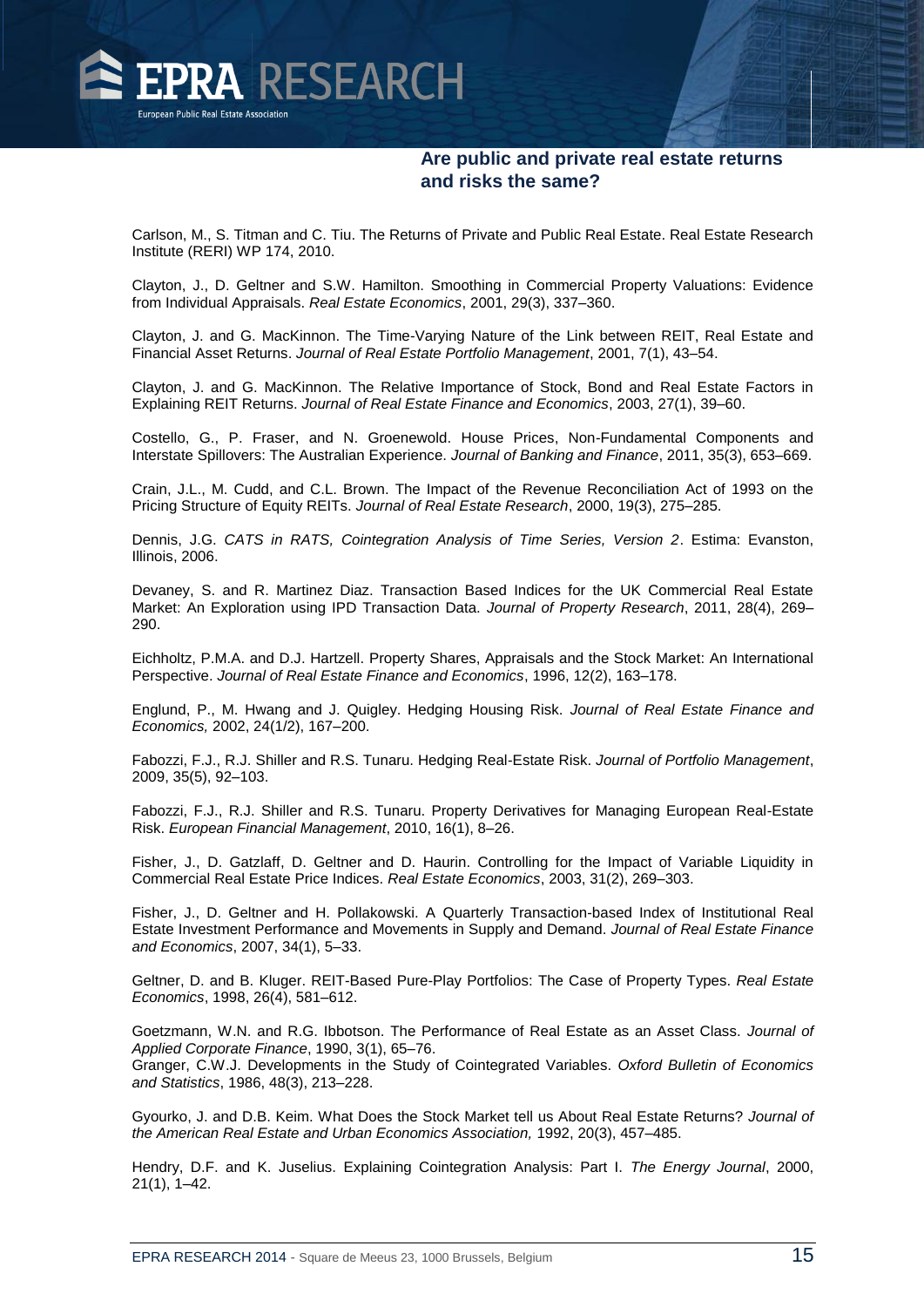

Hendry, D.F. and K. Juselius. Explaining Cointegration Analysis: Part II. *The Energy Journal*, 2001, 22(1), 75–120.

Hoesli, M. and E. Oikarinen. Are REITs Real Estate: Evidence from International Sector Level Data. *Journal of International Money and Finance*, 2012, 31(7), 1823–1850.

Hoesli, M. and C. Serrano. Securitized Real Estate and Its Link with Financial Assets and Real Estate: An International Analysis. *Journal of Real Estate Literature*, 2007, 15(1), 59–84.

Johansen, S. *Likelihood-Based Inference in Cointegrated Vector Auto-Regressive Models*. Oxford University Press: Oxford, 1996.

Johansen, S. A Bartlett Correction Factor for Tests on the Cointegrating Relations. *Econometric Theory,*  2000, 16(5), 740–778.

Johansen, S. A Small Sample Correction of the Test for Cointegrating Rank in the Vector Autoregressive Model. *Econometrica*, 2002, 70(5), 1929–1961.

Johansen, S., Mosconi, R. and B. Nielsen. Cointegration Analysis in the Presence of Structural Breaks in the Deterministic Trend. *Econometrics Journal*, 2000, 3(2), 216–249.

Juselius, K*. The Cointegrated VAR Model: Methodology and Applications*. Oxford University Press: New York, 2006.

Kim, J.H. Wild Bootstrapping Variance Ratio Tests. *Economics Letters,* 2006, 92(1), 38–43.

Ling, D.C. and A. Naranjo. The Integration of Commercial Real Estate Markets and Stock Markets. *Real Estate Economics*, 1999, 27(3), 483–516.

MacKinnon, G.H. and A. Al Zaman. Real Estate for the Long Term: The Effect of Return Predictability on Long-Horizon Allocations. *Real Estate Economics,* 2009, 37(1), 117–153.

Mikhed, V. and P. Zemčik. Do House Prices Reflect Fundamentals? Aggregate and Panel Data Evidence. *Journal of Housing Economics*, 2009, 18(2), 140–149.

Modigliani, F. and M.H. Miller. The Cost of Capital, Corporation Finance and the Theory of Investment. *American Economic Review*, 1958, 48(3), 261–297.

Mueller, A.G. and G.R. Mueller. Public and Private Real Estate in a Mixed Asset Portfolio. *Journal of Real Estate Portfolio Management*, 2003, 9(3), 193–203.

Myer, F.C.N. and J.R. Webb. Return Properties of Equity REITs, Common Stocks, and Commercial Real Estate: A Comparison. *Journal of Real Estate Research*, 1993, 8(1), 87–106.

Oikarinen, E. Interaction between Housing Prices and Household Borrowing: The Finnish Case. *Journal of Banking and Finance*, 33(4), 747–756.

Oikarinen, E., M. Hoesli and C. Serrano. The Long-Run Dynamics between Direct and Securitized Real Estate. *Journal of Real Estate Research*, 2011, 33(1), 73–104. Ong, S.E. Singapore Real Estate and Property Stocks – A Cointegration Test. *Journal of Property Research*, 1995, 12(1), 29–39.

Pagliari Jr., J.L., K.A. Scherer and R.T. Monopoli, Public versus Private Real Estate Equities: A More Refined, Long-Term Comparison, *Real Estate Economics*, 2005, 33(1), 147–187.

Pavlov, A.D. and S.M. Wachter. REITs and Underlying Real Estate Markets: Is There a Link? 2011, Available at SSRN:<http://ssrn.com/abstract=1879968> (June 27, 2011).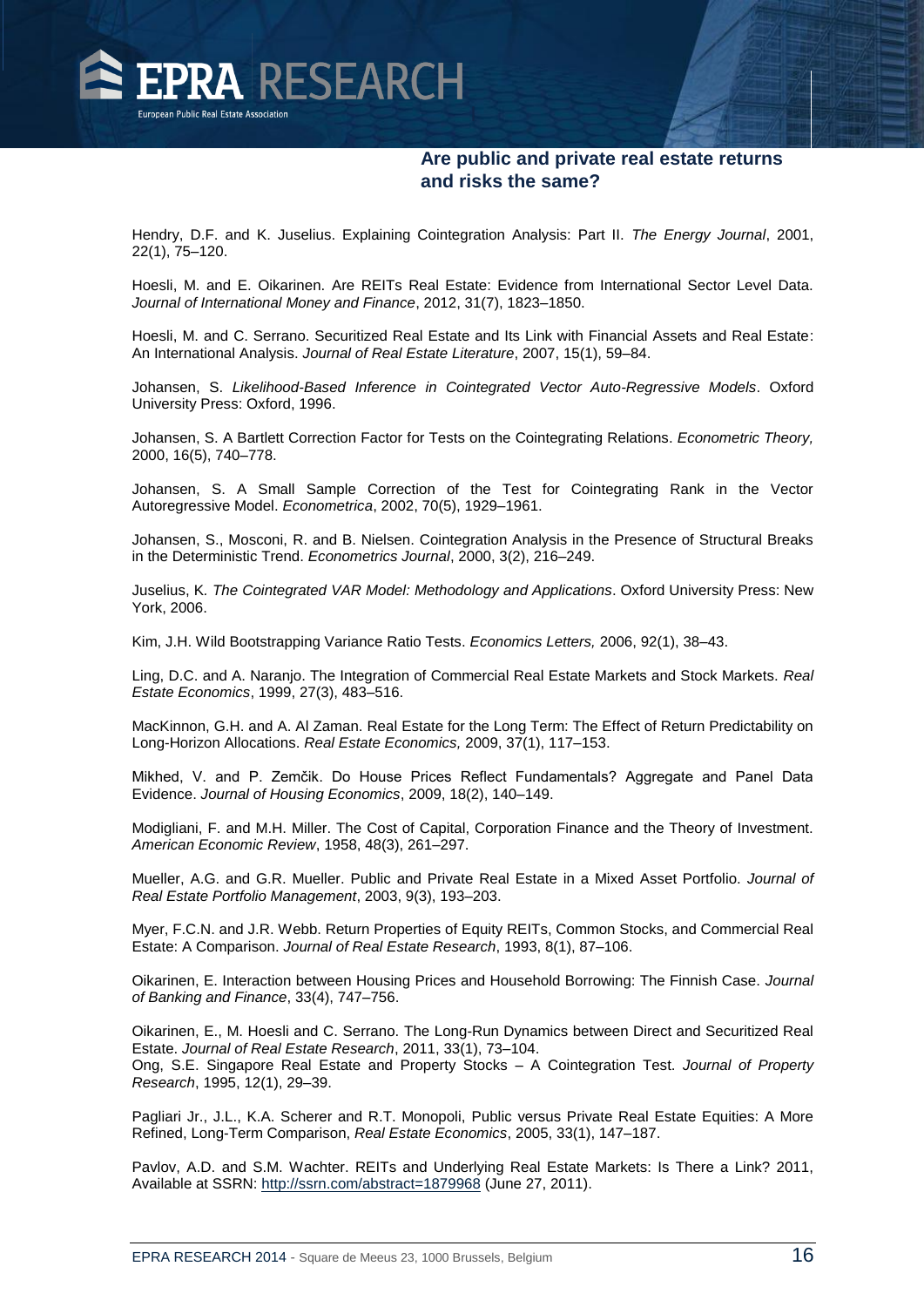

Riddiough, T.J., M. Moriarty and P.J. Yeatman. Privately versus Publicly Held Asset Investment Performance. *Real Estate Economics*, 2005, 33(1), 121–146.

Ross, S.A. and R.C. Zisler. Risk and Return in Real Estate. *Journal of Real Estate Finance and Economics*, 1991, 4(2), 175–190.

Seiler, M.J. and J.R. Webb. Are EREITs Real Estate? *Journal of Real Estate Portfolio Management*, 1999, 5(2), 171–181.

Wheaton, W.C. Real Estate 'Cycles': Some Fundamentals. *Real Estate Economics*, 1999, 27(2), 209– 230.

Yavas, A. and Y. Yildirim. Price Discovery in Real Estate Markets: A Dynamic Analysis. *[Journal of Real](http://www.springerlink.com/content/0895-5638/)  [Estate Finance and Economics](http://www.springerlink.com/content/0895-5638/)*, 2011, 42(1), 1–29.

Yunus, N., J.A. Hansz and P.J. Kennedy. Dynamic Interactions between Private and Public Real Estate Markets: Some International Evidence. *Journal of Real Estate Finance and Economics*, 2012, 45(4), 1021–1040.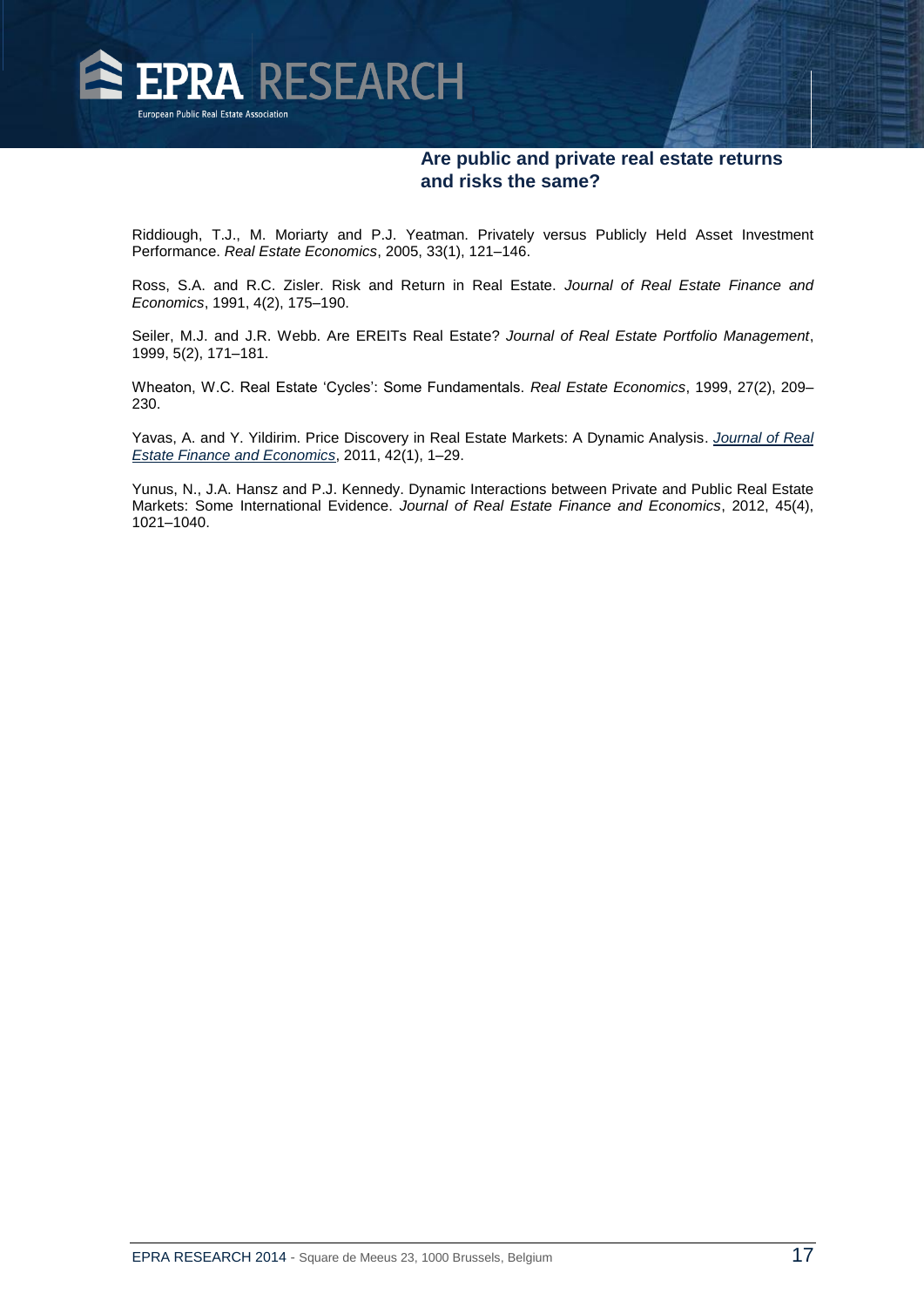

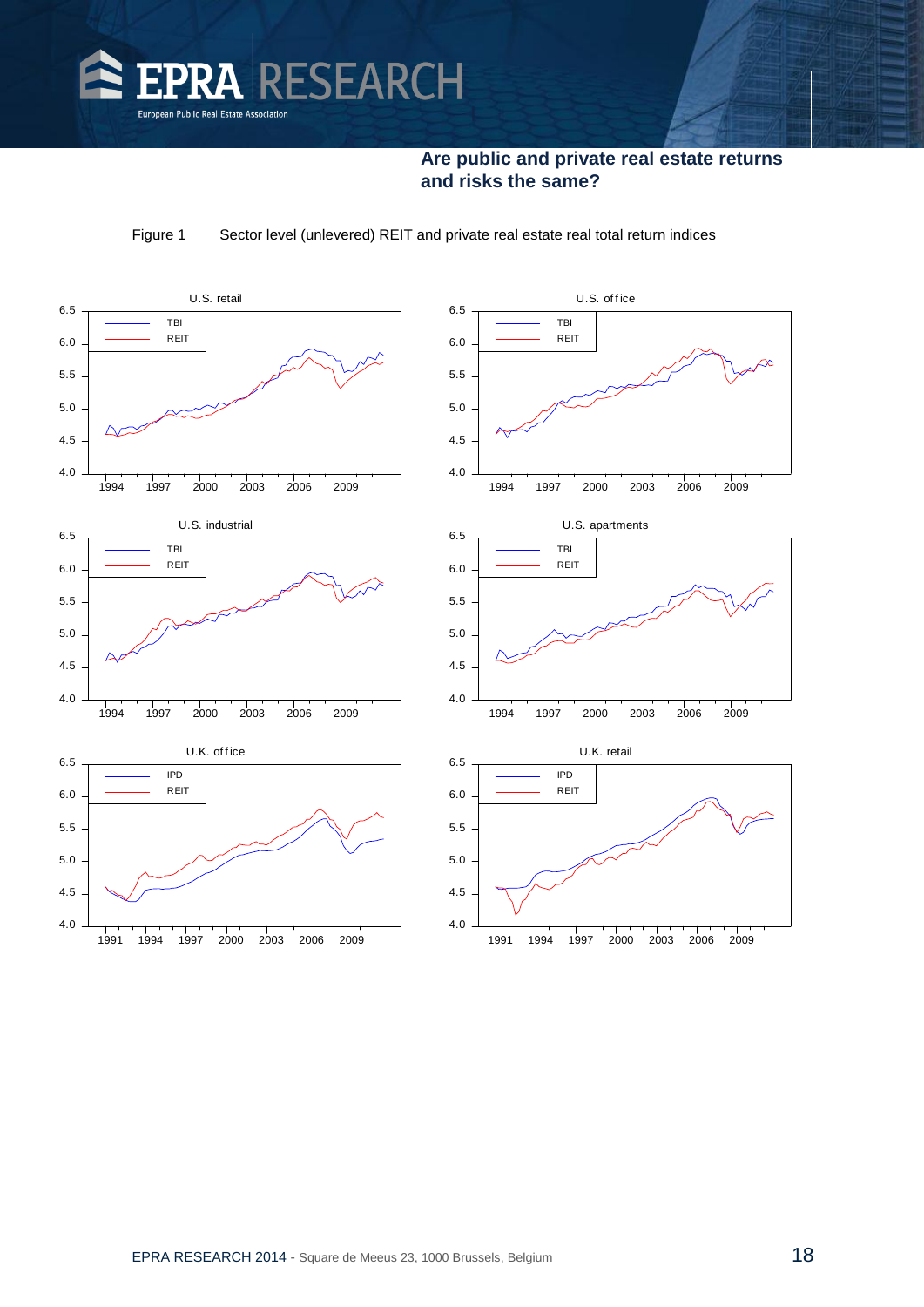

**Figure 2 Deviations of private market indices from the long-run cointegrating relations**

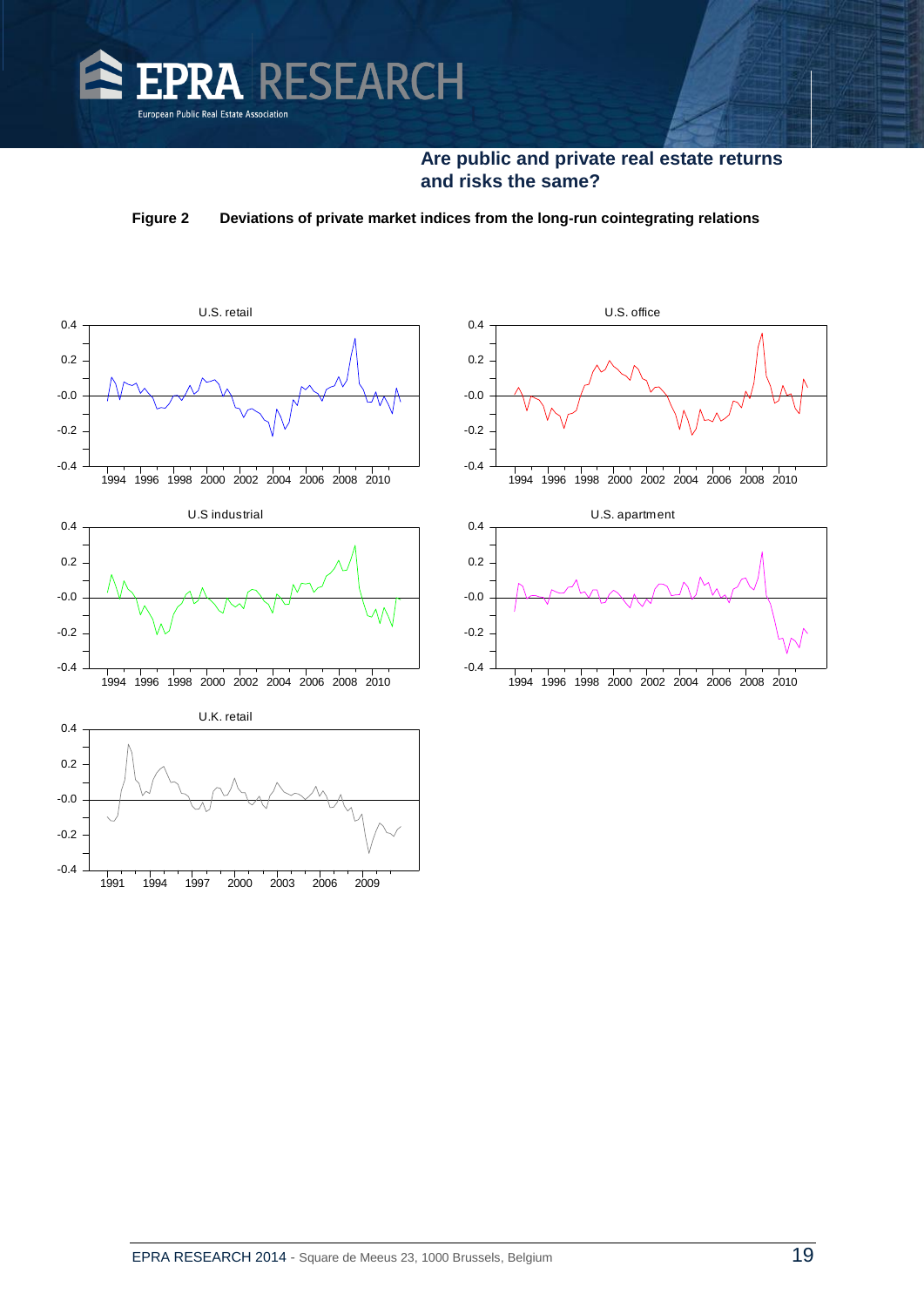

**Figure 3 The annualised standard deviations of US TBI (blue) and REIT (red) returns and their confidence bands (± 2 s.d.) depending on the investment horizon** 

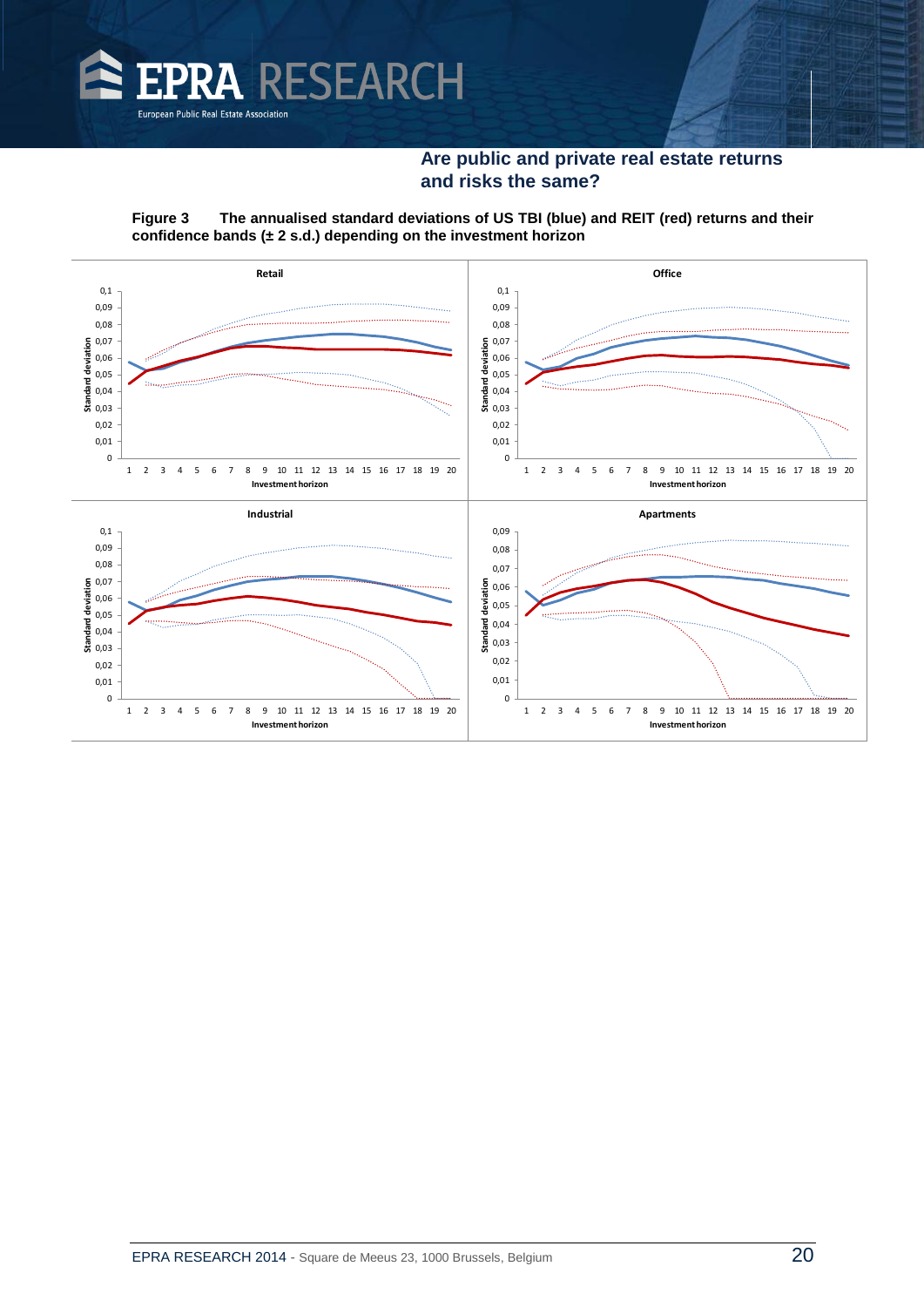

#### **Figure 4 The annualized standard deviations of UK IPD (blue) and REIT (red) returns and their confidence bands (± 2 s.d.) depending on the investment horizon**

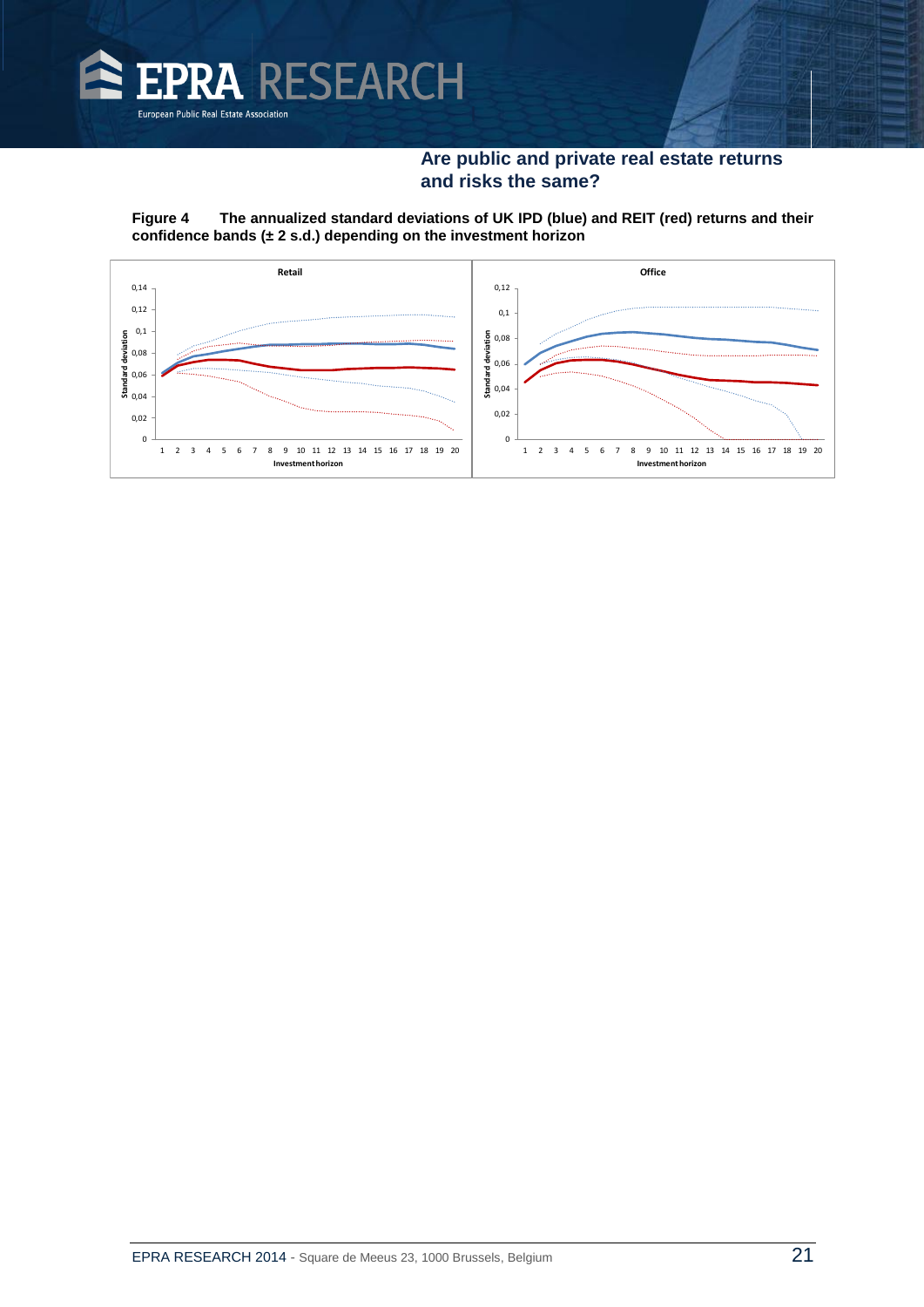

#### **Figure 5 The forward recursive and backward recursive Max Test statistics (in the R-form) of constancy of the estimated long-run relation scaled by the 5% critical value**



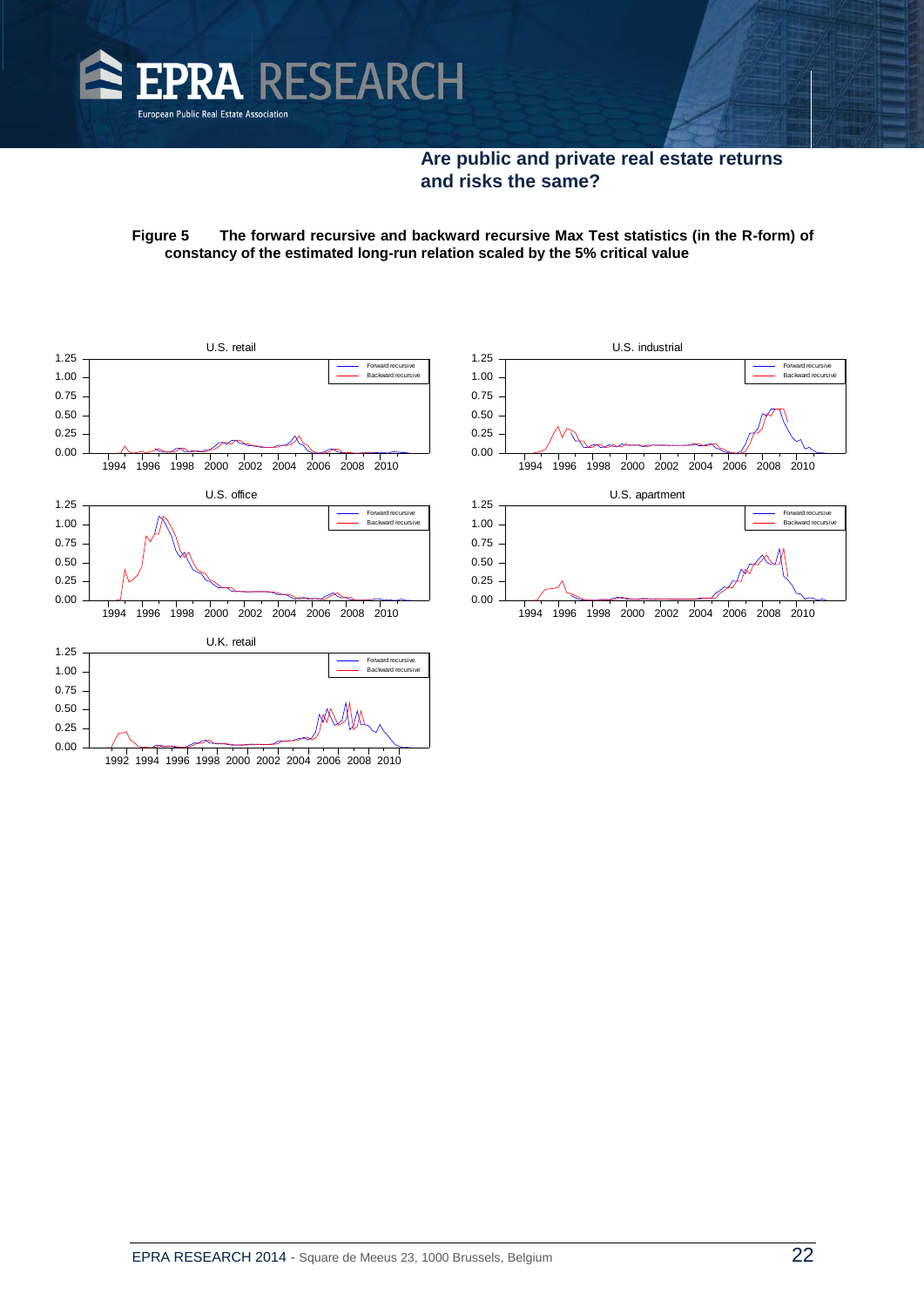

**Figure 6 Deviation of retail and office TBI from the long-run relation, and the risk premium and risk-free interest rate**



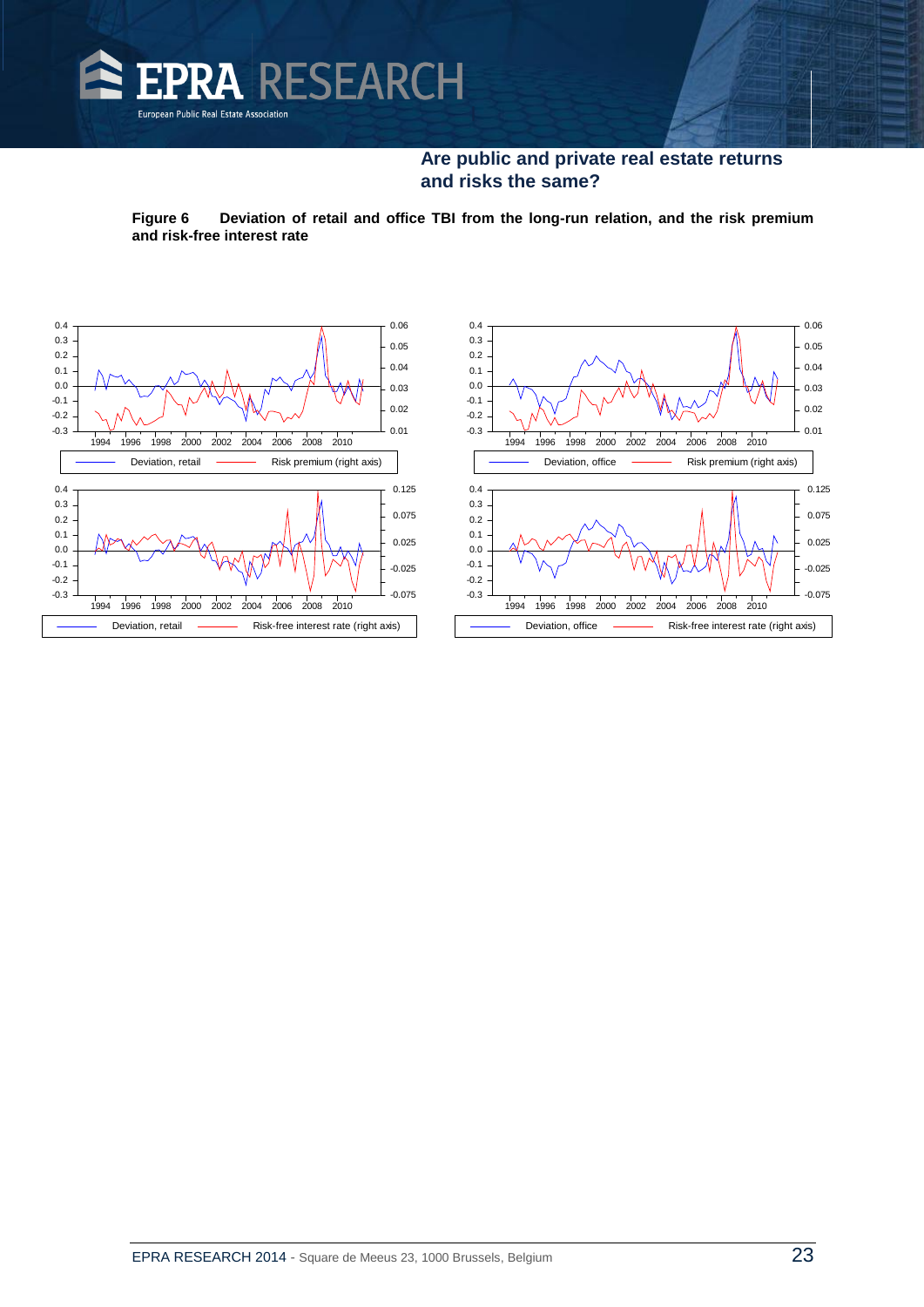

| Table 1<br>Baseline descriptive and F-test statistics, US market returns |       |                              |                          |                 |  |  |
|--------------------------------------------------------------------------|-------|------------------------------|--------------------------|-----------------|--|--|
|                                                                          | Mean  | <b>Standard</b><br>deviation | Jarque-Bera<br>(p-value) | Autocorrelation |  |  |
|                                                                          |       | Quarterly returns            |                          |                 |  |  |
| <b>Retail TBI</b>                                                        | .0172 | .0576                        | .01                      | $-152$          |  |  |
| <b>Retail REIT</b>                                                       | .0156 | .0446                        | .00                      | $.335**$        |  |  |
| $F$ -test (p-value)                                                      | .86   | .03                          |                          |                 |  |  |
|                                                                          |       |                              |                          |                 |  |  |
| Office TBI                                                               | .0156 | .0541                        | .00                      | $-144$          |  |  |
| Office REIT                                                              | .0150 | .0571                        | .00.                     | $.316**$        |  |  |
| F-test (p-value)                                                         | .95   | .66                          |                          |                 |  |  |
| <b>Industrial TBI</b>                                                    | .0163 | .0572                        | .00                      | $-158$          |  |  |
| <b>Industrial REIT</b>                                                   | .0169 | .0487                        | .00                      | $.343**$        |  |  |
| F-test (p-value)                                                         | .95   | .18                          |                          |                 |  |  |
|                                                                          |       |                              |                          |                 |  |  |
| <b>Apartment TBI</b>                                                     | .0149 | .0556                        | .00                      | $-204$          |  |  |
| <b>Apartment REIT</b>                                                    | .0167 | .0413                        | .00                      | .399**          |  |  |
| F-test (p-value)                                                         | .83   | .01                          |                          |                 |  |  |
|                                                                          |       | Three-year returns           |                          |                 |  |  |
| <b>Retail TBI</b>                                                        | .202  | .235                         | .73                      |                 |  |  |
| <b>Retail REIT</b>                                                       | .187  | .208                         | .08                      |                 |  |  |
| F-test (p-value)                                                         | .71   | .35                          |                          |                 |  |  |
| Office TBI                                                               | .192  | .217                         | .17                      |                 |  |  |
| Office REIT                                                              | .174  | .248                         | .00                      |                 |  |  |
| F-test (p-value)                                                         | .68   | .32                          |                          |                 |  |  |
| <b>Industrial TBI</b>                                                    | .192  | .231                         | .01                      |                 |  |  |
| <b>Industrial REIT</b>                                                   | .200  | .194                         | .94                      |                 |  |  |
| F-test (p-value)                                                         | .84   | .19                          |                          |                 |  |  |
|                                                                          |       |                              |                          |                 |  |  |
| <b>Apartment TBI</b>                                                     | .160  | .200                         | .00                      |                 |  |  |
| <b>Apartment REIT</b>                                                    | .192  | .153                         | .00                      |                 |  |  |
| F-test (p-value)                                                         | .32   | .04                          |                          |                 |  |  |
|                                                                          |       | Five-year returns            |                          |                 |  |  |
| <b>Retail TBI</b>                                                        | .382  | .246                         | .45                      |                 |  |  |
| <b>Retail REIT</b>                                                       | .336  | .235                         | .29                      |                 |  |  |
| F-test (p-value)                                                         | .33   | .76                          |                          |                 |  |  |
| Office TBI                                                               | .349  | .198                         | .21                      |                 |  |  |
| Office REIT                                                              | .332  | .266                         | .07                      |                 |  |  |
| F-test (p-value)                                                         | .57   | .04                          |                          |                 |  |  |
| <b>Industrial TBI</b>                                                    | .356  | .217                         | .03                      |                 |  |  |
| <b>Industrial REIT</b>                                                   | .324  | .184                         | .20                      |                 |  |  |
| F-test (p-value)                                                         | .42   | .24                          |                          |                 |  |  |
| <b>Apartment TBI</b>                                                     | .292  | .205                         | .05                      |                 |  |  |
| <b>Apartment REIT</b>                                                    | .326  | .119                         | .26                      |                 |  |  |
| F-test (p-value)                                                         | .29   | .00                          |                          |                 |  |  |
|                                                                          |       |                              |                          |                 |  |  |

**\* and \*\* denote statistical significance at 5% level and 1% level, respectively. Jarque-Bera denotes the Jarque-Bera test for normally distributed returns. Autocorrelation is not reported for the longer-run returns, since these returns are computed on an overlapping window basis. The TBI values are based on a 80 bps management cost assumption.**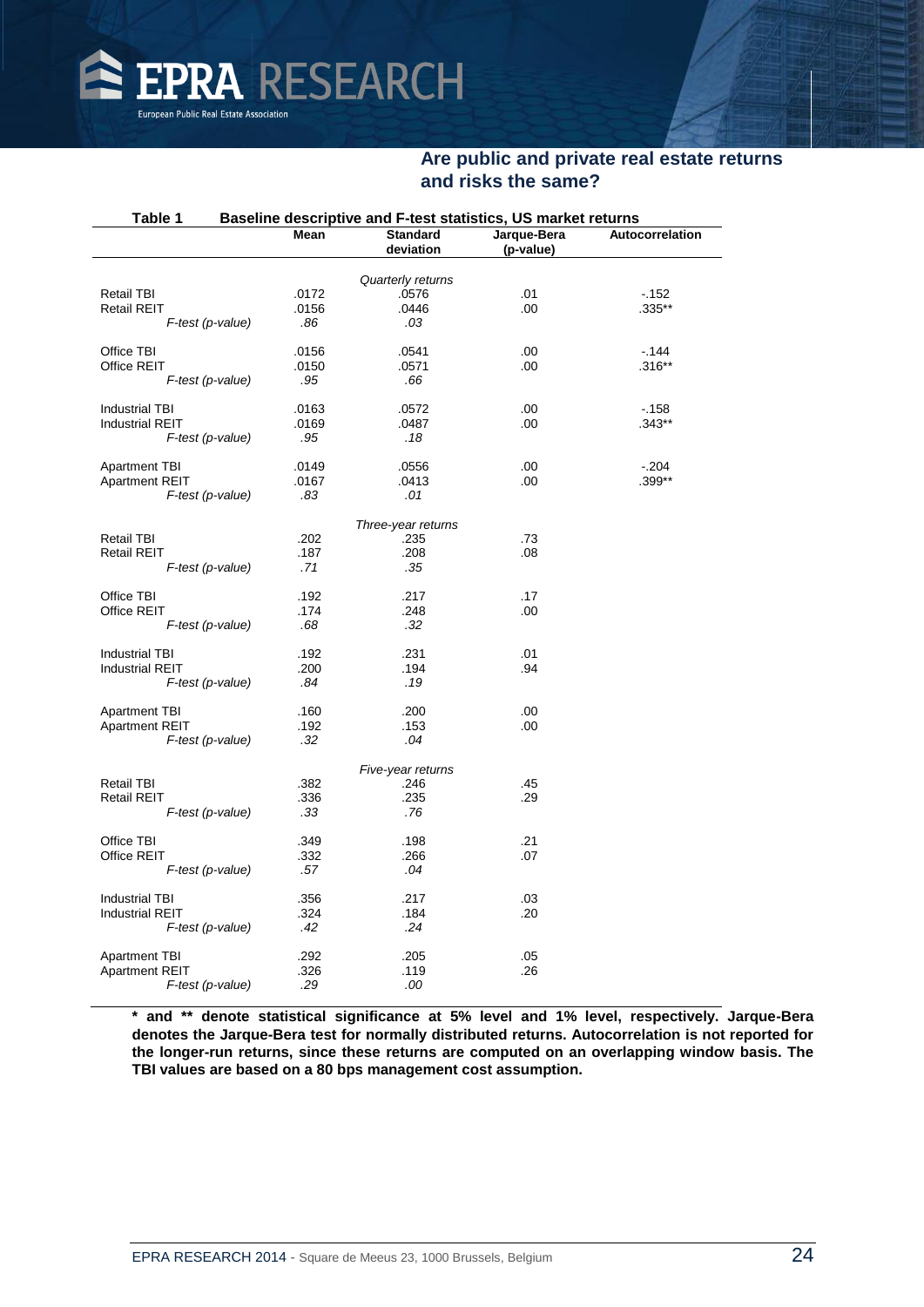

| Table 2<br>Baseline descriptive and F-test statistics, UK market returns |                  |             |                    |             |                 |
|--------------------------------------------------------------------------|------------------|-------------|--------------------|-------------|-----------------|
|                                                                          |                  | <b>Mean</b> | <b>Standard</b>    | Jarque-Bera | Autocorrelation |
|                                                                          |                  |             | deviation          | (p-value)   |                 |
|                                                                          |                  |             |                    |             |                 |
|                                                                          |                  |             | Quarterly returns  |             |                 |
| Retail IPD                                                               |                  | .0127       | .0617              | .00         | $.300**$        |
| <b>Retail REIT</b>                                                       |                  | .0133       | .0587              | .00         | $.320**$        |
|                                                                          | F-test (p-value) | .93         | .66                |             |                 |
| Office IPD                                                               |                  | .0089       | .0594              | .00         | $.313***$       |
| Office REIT                                                              |                  | .0129       | .0455              | .24         | $.439**$        |
|                                                                          | F-test (p-value) | .53         | .02                |             |                 |
|                                                                          |                  |             | Three-year returns |             |                 |
| Retail IPD                                                               |                  | .138        | .286               | .00         |                 |
| <b>Retail REIT</b>                                                       |                  | .202        | .203               | .03         |                 |
|                                                                          | F-test (p-value) | .07         | .00                |             |                 |
|                                                                          |                  |             |                    |             |                 |
| Office IPD                                                               |                  | .134        | .260               | .00         |                 |
| Office REIT                                                              |                  | .176        | .156               | .00         |                 |
|                                                                          | F-test (p-value) | .18         | .00                |             |                 |
|                                                                          |                  |             | Five-year returns  |             |                 |
| Retail IPD                                                               |                  | .262        | .328               | .00         |                 |
| <b>Retail REIT</b>                                                       |                  | .373        | .230               | .11         |                 |
|                                                                          | F-test (p-value) | .01         | .00                |             |                 |
|                                                                          |                  |             |                    |             |                 |
| Office IPD                                                               |                  | .268        | .269               | .00         |                 |
| Office REIT                                                              |                  | .304        | .162               | .17         |                 |
|                                                                          | F-test (p-value) | .29         | .00                |             |                 |
|                                                                          |                  |             |                    |             |                 |

**\* and \*\* denote statistical significance at 5% level and 1% level, respectively. Jarque-Bera denotes the Jarque-Bera test for normally distributed returns. Autocorrelation is not reported for the longer-run returns, since these returns are computed on an overlapping window basis. The IPD values are based on a 80 bps management cost assumption. The IPD volatility is based on the 0.6 de-smoothing parameter.**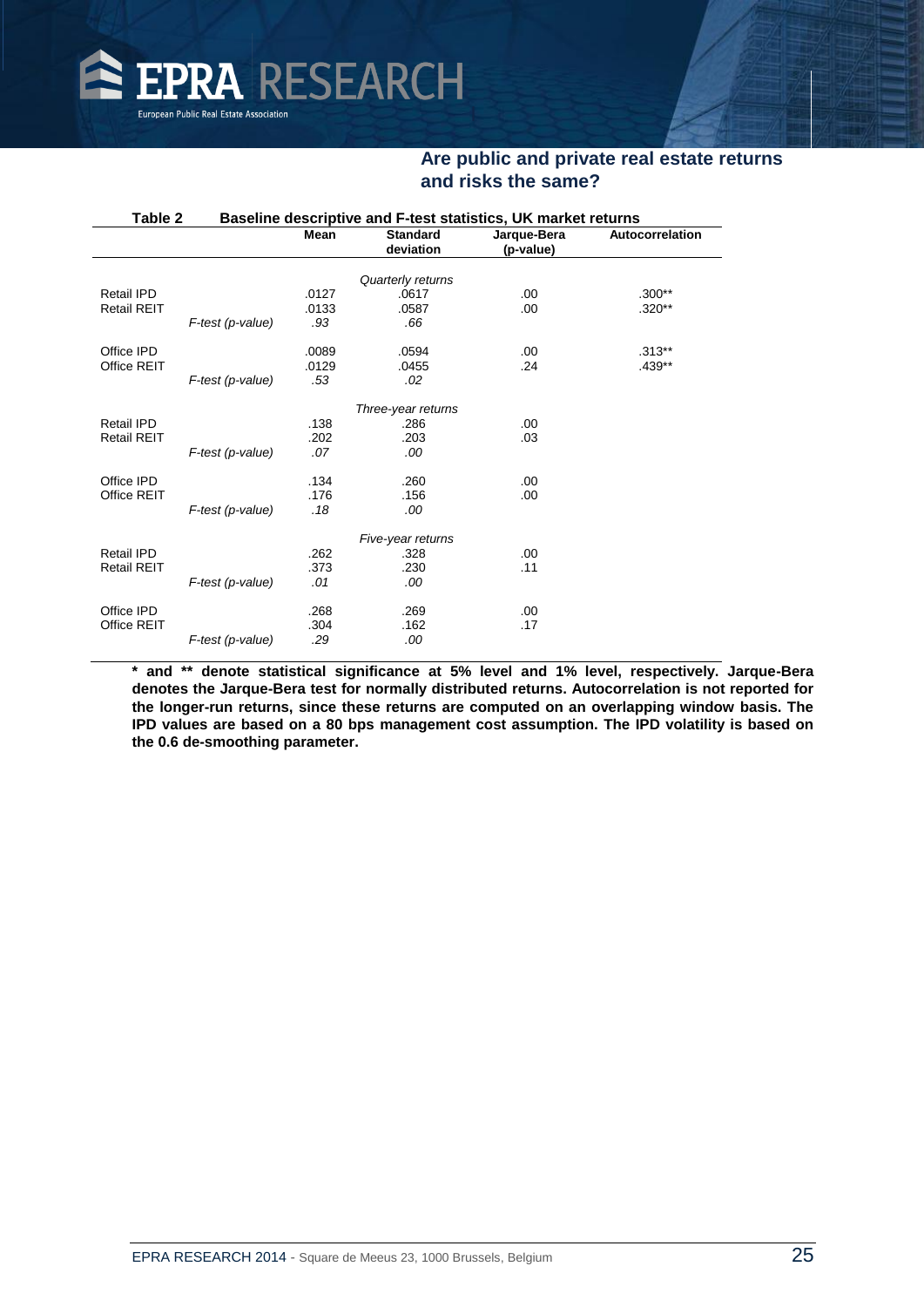

| Table 3              |                                           | <b>Cointegration analysis results</b>        |                                                   |                                       |                                                        |                         |                           |
|----------------------|-------------------------------------------|----------------------------------------------|---------------------------------------------------|---------------------------------------|--------------------------------------------------------|-------------------------|---------------------------|
|                      | <b>Trace test</b><br>(p-value on<br>$r=0$ | LR test,<br>$\alpha$ (REIT) = 0<br>(p-value) | LR test, $\alpha$ (TBI/IPD)<br>$= 0$<br>(p-value) | LR test,<br>$TBI = REIT$<br>(p-value) | Uncon-<br>strained<br>coefficient<br>on REIT<br>(s.d.) | $\alpha(TBI)$<br>(s.d.) | $\alpha$ (REIT)<br>(s.d.) |
| The US market        |                                           |                                              |                                                   |                                       |                                                        |                         |                           |
| Retail               | .00                                       | .77                                          | .00                                               | .03                                   | 1.104                                                  | $-417$                  |                           |
|                      |                                           |                                              |                                                   |                                       | (.031)                                                 | (.070)                  |                           |
| Office               | .00                                       | .62                                          | .00                                               | .65                                   | .941                                                   | $-.229$                 |                           |
|                      |                                           |                                              |                                                   |                                       | (057)                                                  | (.051)                  |                           |
| Industrial           | .00                                       | .13                                          | .00.                                              | .26                                   | 1.053                                                  | $-.305$                 |                           |
|                      |                                           |                                              |                                                   |                                       | (.046)                                                 | (.062))                 |                           |
| Apartments           | .08                                       | .43                                          | .00                                               | .57                                   | .910                                                   | $-177$                  |                           |
|                      |                                           |                                              |                                                   |                                       | (.076)                                                 | (.063)                  |                           |
| <b>The UK market</b> |                                           |                                              |                                                   |                                       |                                                        |                         |                           |
| Retail               | .00                                       | .00                                          | .15                                               | .12                                   | .887                                                   | $\blacksquare$          | .155                      |
|                      |                                           |                                              |                                                   |                                       | (.039)                                                 |                         | (.047)                    |
| Office               | .62                                       |                                              |                                                   |                                       |                                                        |                         |                           |

The direct market indices are based on the 80 bps management cost assumption. The tested models for the US market include one lag in differences and a point dummy variable for 2008Q4. The UK models include two lags in differences and two point dummy variables, 1992Q3 and 2008Q4 for retail and 2007Q4 and 2008Q4 for office. The reported Trace test statistics are Bartlett small-sample corrected and simulated to cater for the influence of the dummy variable. The LR test on TBI/IPD = REIT is Bartlett small-sample corrected. The LR test on the one-to-one relation is a test on the joint hypothesis of REIT/direct weak exogeneity and the 1-1 relation in case the hypothesis of REIT/direct weak exogeneity is accepted. 'Unconstrained' coefficient denotes the estimated coefficient in the case of no restrictions in the cointegrating vector, but restrictions in the alpha vector if accepted. The reported speed of adjustment parameters (α) are based on a 1-1 relation if such relation is not rejected.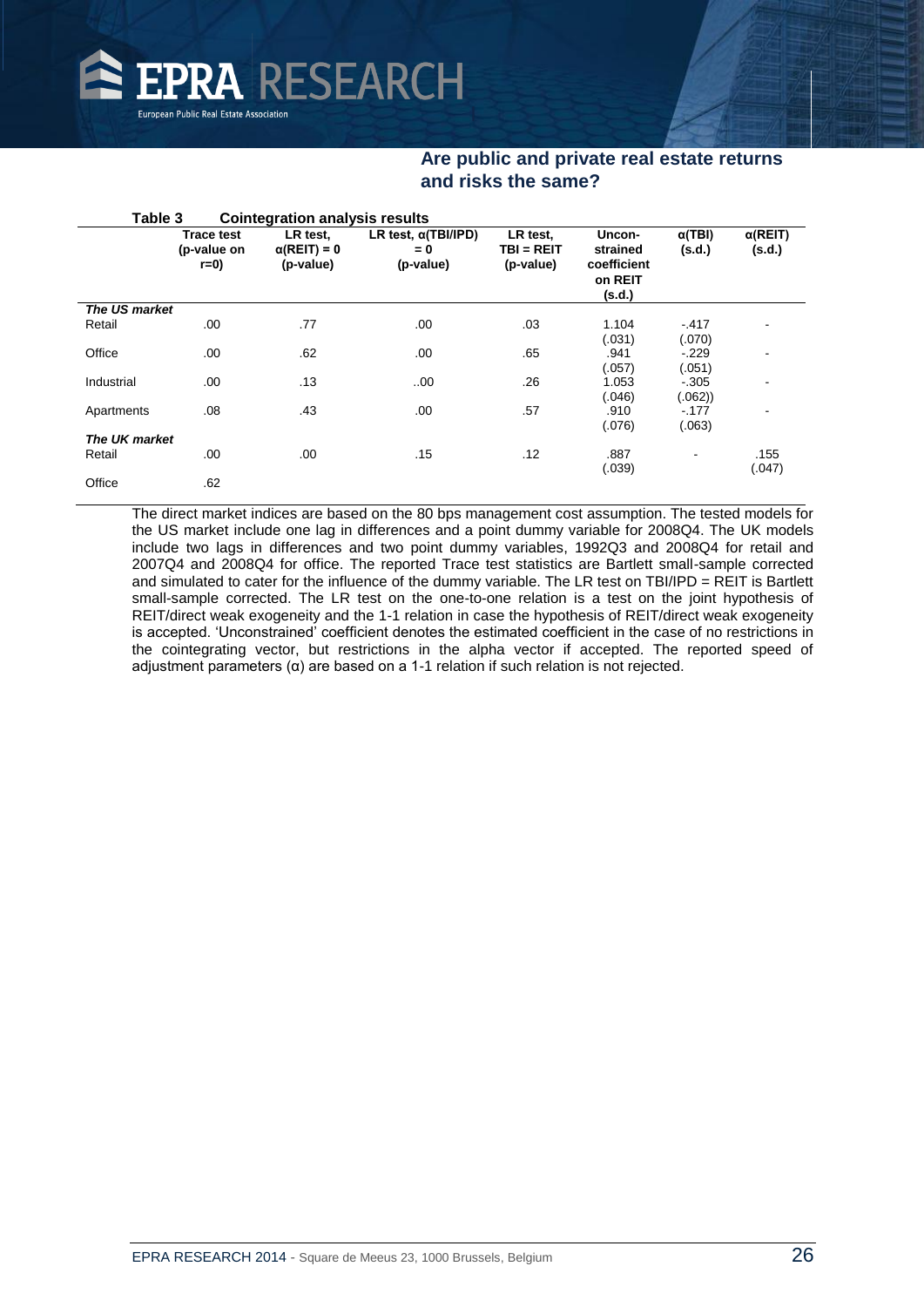

Table 4 Cointegration analysis results assuming 50 bps and 120 bps management fees in the private market

|               | <b>Trace test</b><br>(p-value on<br>$r=0$ | LR test,<br>$\alpha$ (REIT) = 0<br>(p-value) | LR test,<br>$\alpha$ (TBI/IPD) = 0<br>(p-value) | LR test.<br>$TBI = REIT$<br>(p-value) | Uncon-<br>strained<br>coefficient<br>on REIT<br>(s.d.) | $\alpha$ (TBI)<br>(s.d.) | $\alpha$ (REIT)<br>(s.d.) |
|---------------|-------------------------------------------|----------------------------------------------|-------------------------------------------------|---------------------------------------|--------------------------------------------------------|--------------------------|---------------------------|
| The US market |                                           |                                              |                                                 |                                       |                                                        |                          |                           |
|               |                                           |                                              |                                                 | 50 basis points management fees       |                                                        |                          |                           |
| Retail        | .00                                       | .65                                          | .00                                             | .00                                   | 1.142                                                  | $-.407$                  |                           |
|               |                                           |                                              |                                                 |                                       | (.032)                                                 | (.068)                   |                           |
| Office        | .00                                       | .54                                          | .00                                             | .73                                   | .954                                                   | $-212$                   |                           |
|               |                                           |                                              |                                                 |                                       | (.066)                                                 | (.047)                   |                           |
| Industrial    | .00                                       | .10                                          | .00                                             | .09                                   | 1.092                                                  | $-286$                   |                           |
|               |                                           |                                              |                                                 |                                       | (.044)                                                 | (.060)                   |                           |
| Apartments    | .04                                       | .33                                          | .00                                             | .57                                   | .951                                                   | $-.205$                  |                           |
|               |                                           |                                              |                                                 |                                       | (.072)                                                 | (.066)                   |                           |
|               |                                           |                                              |                                                 | 120 basis points management fees      |                                                        |                          |                           |
| Retail        | .00                                       | .14                                          | .00                                             | .27                                   | 1.035                                                  | $-.390$                  |                           |
|               |                                           |                                              |                                                 |                                       | (.035)                                                 | (.064)                   |                           |
| Office        | .00                                       | .45                                          | .00                                             | .22                                   | .872<br>(.061)                                         | $-.194$                  |                           |
| Industrial    | .00                                       | .18                                          | .00                                             | .52                                   | 1.003                                                  | (.047)<br>$-0.303$       |                           |
|               |                                           |                                              |                                                 |                                       | (.048)                                                 | (.063)                   |                           |
| Apartments    | .11                                       | .58                                          | .01                                             | .48                                   | .856                                                   | $-138$                   |                           |
|               |                                           |                                              |                                                 |                                       | (.082))                                                | (.058)                   |                           |
| The UK market |                                           |                                              |                                                 |                                       |                                                        |                          |                           |
|               |                                           |                                              |                                                 | 50 basis points management fees       |                                                        |                          |                           |
| Retail        | .00                                       | .00                                          | .17.                                            | .19                                   | .920                                                   |                          | .250                      |
|               |                                           |                                              |                                                 |                                       | (.036)                                                 |                          | (.059)                    |
| Office        | .57                                       |                                              |                                                 |                                       |                                                        |                          |                           |
|               |                                           |                                              |                                                 | 120 basis points management fees      |                                                        |                          |                           |
|               |                                           |                                              |                                                 |                                       |                                                        |                          |                           |
| Retail        | .00                                       | .01                                          | .11                                             | .09                                   | .842                                                   |                          | .209                      |
|               |                                           |                                              |                                                 |                                       | (.044)                                                 |                          | (.057)                    |
| Office        | .65                                       |                                              |                                                 |                                       |                                                        |                          |                           |

The tested models for the US market include one lag in differences and a point dummy variable for 2008Q4. The UK models include two lags in differences and two point dummy variables, 1992Q3 and 2008Q4 for retail and 2007Q4 and 2008Q4 for office. The reported Trace test statistics are Bartlett small-sample corrected and simulated to cater for the influence of the dummy variable. The LR test on TBI/IPD = REIT is Bartlett small-sample corrected. The LR test on the one-to-one relation is a test on the joint hypothesis of REIT/direct weak exogeneity and the 1-1 relation in case the hypothesis of REIT/direct weak exogeneity is accepted. 'Unconstrained' coefficient denotes the estimated coefficient in the case of no restrictions in the cointegrating vector, but restrictions in the alpha vector if accepted. The reported speed of adjustment parameters  $(\alpha)$  are based on a 1-1 relation if such relation is not rejected.